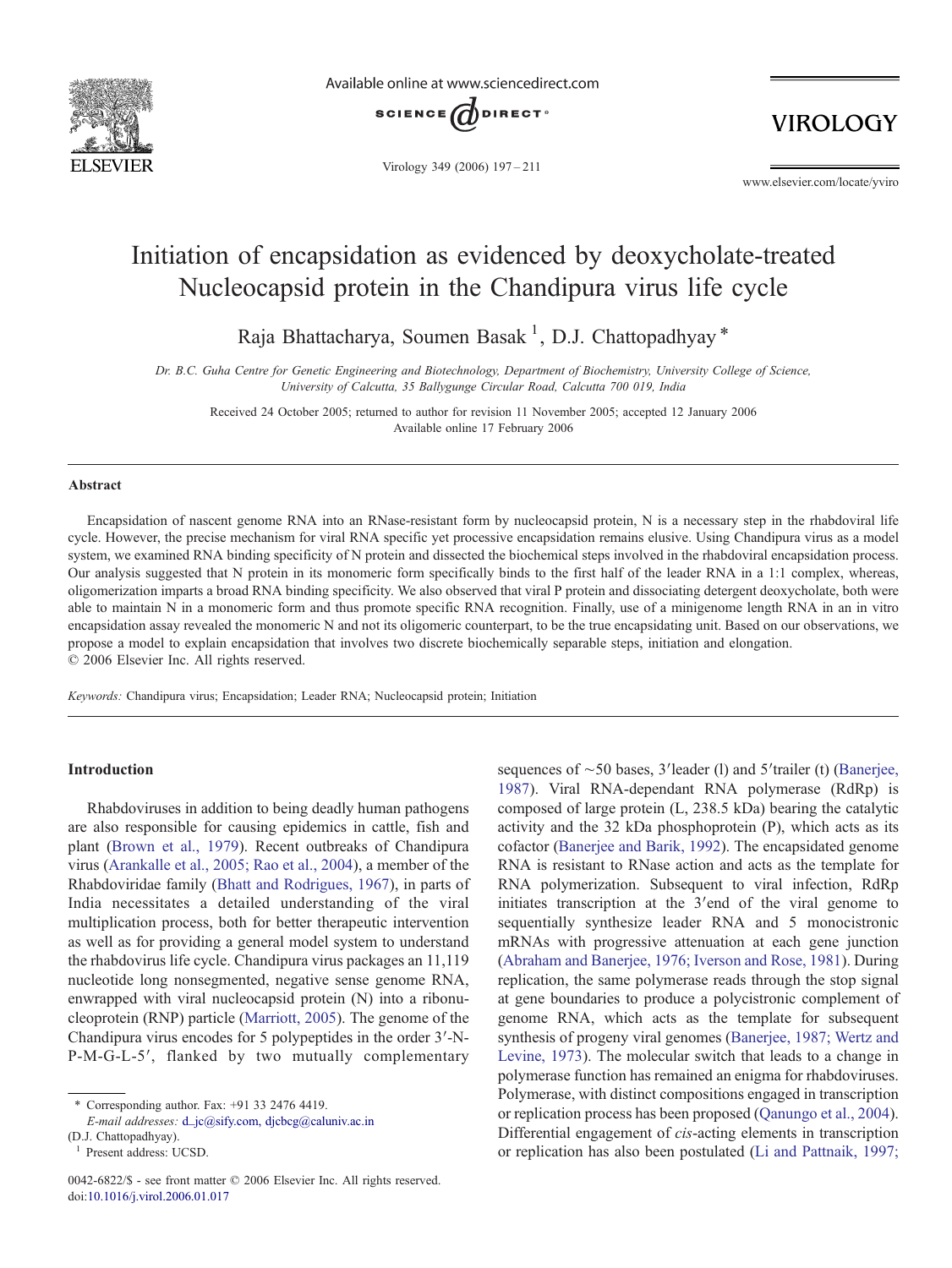[Whelan and Wertz, 2002](#page-13-0)) with potential for internal entry of transcriptase complex at the promoter for N gene ([Chuang and](#page-13-0) [Perrault, 1997\)](#page-13-0). Furthermore, previous work on VSV ([Banerjee](#page-13-0) [and Barik, 1992; Richardson and Peluso, 1996](#page-13-0)) or Chandipura system ([Basak et al., 2003, 2004; Chattopadhyay et al., 1997\)](#page-13-0) led to identification of phosphoprotein phosphorylation as a major determinant for polymerase function. While CKIImediated phosphorylation at Ser62 of Chandipura virus P protein is indispensable for transcription [\(Chattopadhyay et al.,](#page-13-0) [1997\)](#page-13-0), a phosphorylation-defective mutant of P was shown to boost up viral replication presumably by its ability to bind to nascent leader RNA ([Basak et al., 2003\)](#page-13-0).

Nonetheless, a requirement for de-novo protein synthesis was reported during the viral replication process ([Davis and](#page-13-0) [Wertz, 1982; Patton et al., 1983; Wertz, 1983; Wertz and](#page-13-0) [Levine, 1973\)](#page-13-0). Interestingly, on-going synthesis of N protein was shown to satisfy this requirement in an in vitro replication assay ([Patton et al., 1984](#page-14-0)). Accordingly, it was suggested that N-mediated nucleation and progressive encapsidation of nascent leader chain result in anti-termination at the gene boundaries that eventually leads to the onset of the replication process ([Blumberg et al., 1981, 1983; Leppert et al., 1979](#page-13-0)). Although, this model does not exclude the possibility of synergistic involvement of other host factors or viral components, it advocates the need for encapsidation competent N during replication. Furthermore, a stoichiometric amount of N is necessary for encapsidation, to protect newly synthesized genome RNA from cellular RNase action. Thus, N-mediated encapsidation of nascent (+) sense genome that initiates at leader sequence signifies a critical event in viral multiplication process. However, N protein of vesiculoviruses had been consistently found to self-assemble into inactive aggregates when expressed in mammalian cell or in E. coli [\(Das and](#page-13-0) [Banerjee, 1993; Howard and Wertz, 1989; Majumder et al.,](#page-13-0) [2004; Patton et al., 1983\)](#page-13-0). This aggregated form of N protein although capable of interacting with leader RNA lacks the ability to encapsidate 129nt long (+) sense VSV RNA into an RNase-resistant form [\(Moyer et al., 1991\)](#page-14-0). Moreover, these aggregates were shown to interact with nonviral RNAs when expressed in the cell [\(Green et al., 2000; Iseni et al., 1998](#page-13-0)). Interestingly, phosphoprotein inhibits the concentration-dependent aggregation of N and it was believed that complex formation between N and P was one of the ways of maintaining a pool of replication competent N ([Howard and Wertz, 1989](#page-13-0)). P protein was found to act as a specific chaperone that acts at the nucleation step to prevent N protein aggregation ([Majumder et](#page-13-0) [al., 2001, 2004\)](#page-13-0). Accordingly, multiple N–P complexes of various molar ratios were observed within VSV-infected cells ([Davis et al., 1986; Masters and Banerjee, 1988a; Peluso, 1988;](#page-13-0) [Peluso and Moyer, 1988\)](#page-13-0) or when coexpressed in E. coli ([Green](#page-13-0) [et al., 2000; Gupta and Banerjee, 1997\)](#page-13-0). Furthermore, P was shown to suppress nonspecific RNA binding ability of N protein without interfering with leader RNA recognition by N ([Masters and Banerjee; 1988b](#page-14-0)). Though P could not revert presynthesized N into a form that is suitable for encapsidation ([Majumder et al., 2004; Masters and Banerjee, 1988a\)](#page-14-0), prior complex formation with P was found to be a prerequisite for specific recognition of viral sequences. Thus, it was hypothesized that P protein channels N protein towards nascent viral leader sequence within the infected cell to ensure successful encapsidation of de novo synthesized viral genome. Nonetheless, aggregation prone characteristics so far prohibited detailed biochemical characterization for different modes of RNA binding by N protein in vitro. Although, when coexpressed with P in E. coli, a soluble form of vesicular stomatitis virus N protein was obtained as an N–P complex [\(Green et al., 2000](#page-13-0)), lack of a homogeneous N preparation hindered studies on properties of N protein complexes upon P binding.

Previously, we had reported the expression of recombinant Chandipura virus N protein in bacteria and its purification in a soluble form that is capable of RNA binding ([Majumder et al.,](#page-13-0) [2001\)](#page-13-0). Here, we show that consistent with aggregation prone characteristics, affinity-purified N exists mostly in an oligomeric form. Treatment with dissociating detergent, such as deoxycholate, results in a pool of predominantly monomeric N protein, which, unlike oligomeric N, specifically recognizes viral leader RNA in vitro. The monomer N-leader RNA complex is shown to be biochemically distinct from a higher order N–RNA complex. Furthermore, competition gel shift assay and toe-printing analysis revealed that monomeric N binds within the first half (20 nucleotides) of leader RNA that is highly conserved among different vesiculoviruses. We found that P protein, independent of its phosphorylation status, maintains N protein in a monomeric form, thus mimicking deoxycholate action. Moreover, we show that this N–P complex and not N alone is a prerequisite for processive encapsidation of 597 nucleotides viral sequence into an RNase-resistant form in vitro. Accordingly, a mechanism elucidating the specific yet processive encapsidation of viral RNA by N protein has been discussed, in the context of the Chandipura virus life cycle.

# **Results**

#### N protein can form two complexes with leader RNA in vitro

To understand the mechanism for specific viral RNA binding by Chandipura virus Nucleocapsid protein, N, we used a previously described soluble preparation of recombinant N in an RNA binding assay ([Majumder et al., 2001](#page-13-0)). Accordingly, in vitro synthesized radiolabeled leader RNA was incubated with N protein and the RNA–protein complexes were resolved through native gel (Materials and methods). [Fig. 1](#page-2-0)A shows formation of high molecular weight complex upon incubation of N protein with leader RNA (lane2), where the intensity of the shifted band progressively increased with an increasing gradient of N (lanes 2–7). Subsequently, we examined RNA binding ability of N protein by EMSA in the presence of a variety of salts or detergents to elucidate the biochemical nature of the RNA–protein interaction. As reported earlier ([Iseni et al.,](#page-13-0) [2000\)](#page-13-0), we found the N–RNA complex to be modestly saltsensitive due to its ionic nature (data not shown). Surprisingly, pretreatment of N protein with a mild ionic detergent, deoxycholate (DOC) at two different concentrations (0.5% and 1%) revealed an additional faster migrating complex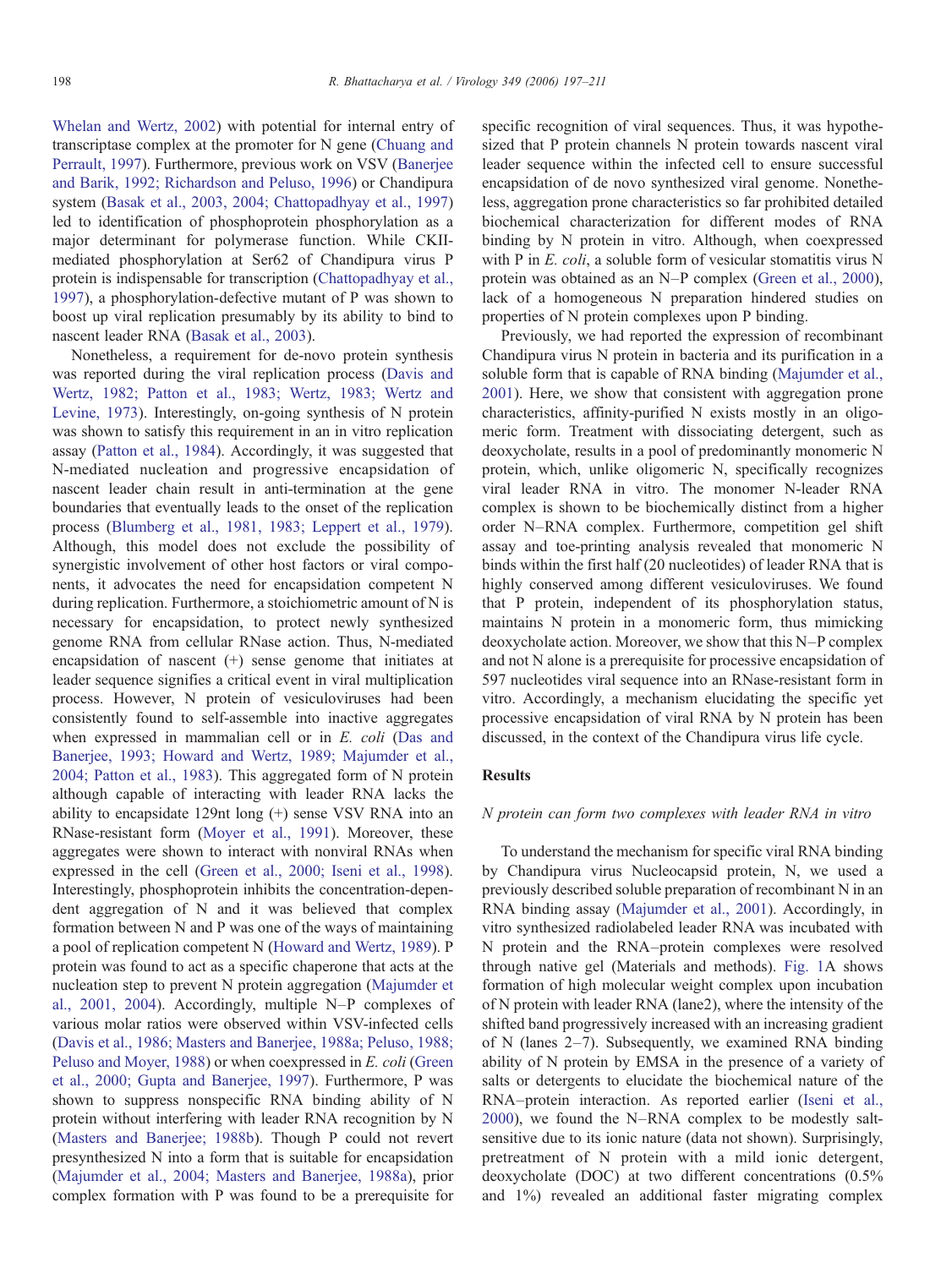<span id="page-2-0"></span>

Fig. 1. N protein forms two different complexes with leader RNA in vitro. (A) The ability of purified recombinant N protein to encapsidate leader RNA in vitro was tested by electrophoresis mobility shift assay (EMSA). In vitro synthesized radiolabeled leader (l\*) RNA was incubated in 1× binding buffer either alone (lane 1) or in the presence of increasing N protein concentrations as indicated (lanes 2 to 7), at 37 °C for 15 min. Complexes were resolved through a 4% native PAGE. (B) To test detergent sensitivity of RNA binding ability of N protein, l\*-RNA probe was incubated with 3 μg of N protein as in panel A (lane 2) or after prior treatment with two different concentration (0.5% and 1%) of deoxycholate (DOC) (lanes 3 and 4) or NP-40 (lanes 5 and 6) for 10 min in binding buffer at 37 °C before loading on a native gel. (C) N protein was incubated simultaneously with l\*RNA and 0.3%, 0.5% and 1% DOC (lanes 1, 2 and 3, respectively) for 15 min as usual and the complexes were resolved through a native gel.

(complex II) upon RNA binding, at the expense of the higher order N–RNA complex (complex I) (Fig. 1B, lanes 3–4). Furthermore, nonionic detergent NP-40 was unable to elicit such a change in the oligomeric status of N–RNA complexes (lanes 5–6), suggesting a specific mechanism underlying DOCaction. Pretreatment with as low as 0.3% DOC was sufficient for complete abrogation of higher order N–RNA complex and formation of complex II (data not shown). Furthermore, increasing concentration of DOC, added during formation of the N–RNA complex, results in formation of the faster migrating complex II exclusively (Fig. 1C). These results indicate that the formation of complex II might be directly dependent on the disruption of N–N interaction, solely attributed to the probable action of DOC to prevent N protein oligomerization without affecting its leader RNA recognition ability.

# Deoxycholate induces a change in the oligomeric status of N protein

Previously, we described self-aggregation property of N protein, where a gradual increase in the hydrated diameter of N protein was observed in complete absence of detergents over a period of 24 h. Presence of mild detergent, such as Triton X-100, was shown to partly prevent this selfaggregation process ([Majumder et al., 2001](#page-13-0)). As treatment

with dissociating detergents, such as DOC, results in formation of a unique faster migrating N–RNA complex, we sought to examine any potential alterations in the oligomeric status of N protein itself, upon DOC-treatment. To this end, affinity-purified N protein either alone or after treatment with 1% DOC was subjected to gel filtration chromatography through a Sephacryl S-300 column ([Fig. 2](#page-3-0)A). Accordingly, different fractions were collected, absorbance was measured at 280 nm and molecular weight was estimated assuming a globular solution behavior for N protein in its different oligomeric forms (Materials and methods). As depicted in [Fig.](#page-3-0) [2A](#page-3-0), majority of the N protein (closed circle) elutes in the 27th fraction, with an estimated molecular weight of approximately 250 kDa. DOC treatment results in a change in the elution profile with majority of N (open circle) eluting in fraction 52 as a monomer protein, with an estimated molecular weight of 45 kDa. This result indicates a change in the oligomeric status of N protein upon treatment with dissociating ionic detergent, which probably interferes with N–N interaction and thus maintains N protein in a monomeric form.

Additionally, we carried out sucrose density gradient centrifugation to examine sedimentation properties of N protein in the absence or presence of detergent. N protein, either untreated or treated with 1% DOC, was loaded on a 10%–60% preformed sucrose gradient and alternate fractions were subjected to SDS-PAGE followed by silver staining [\(Fig. 2](#page-3-0)B).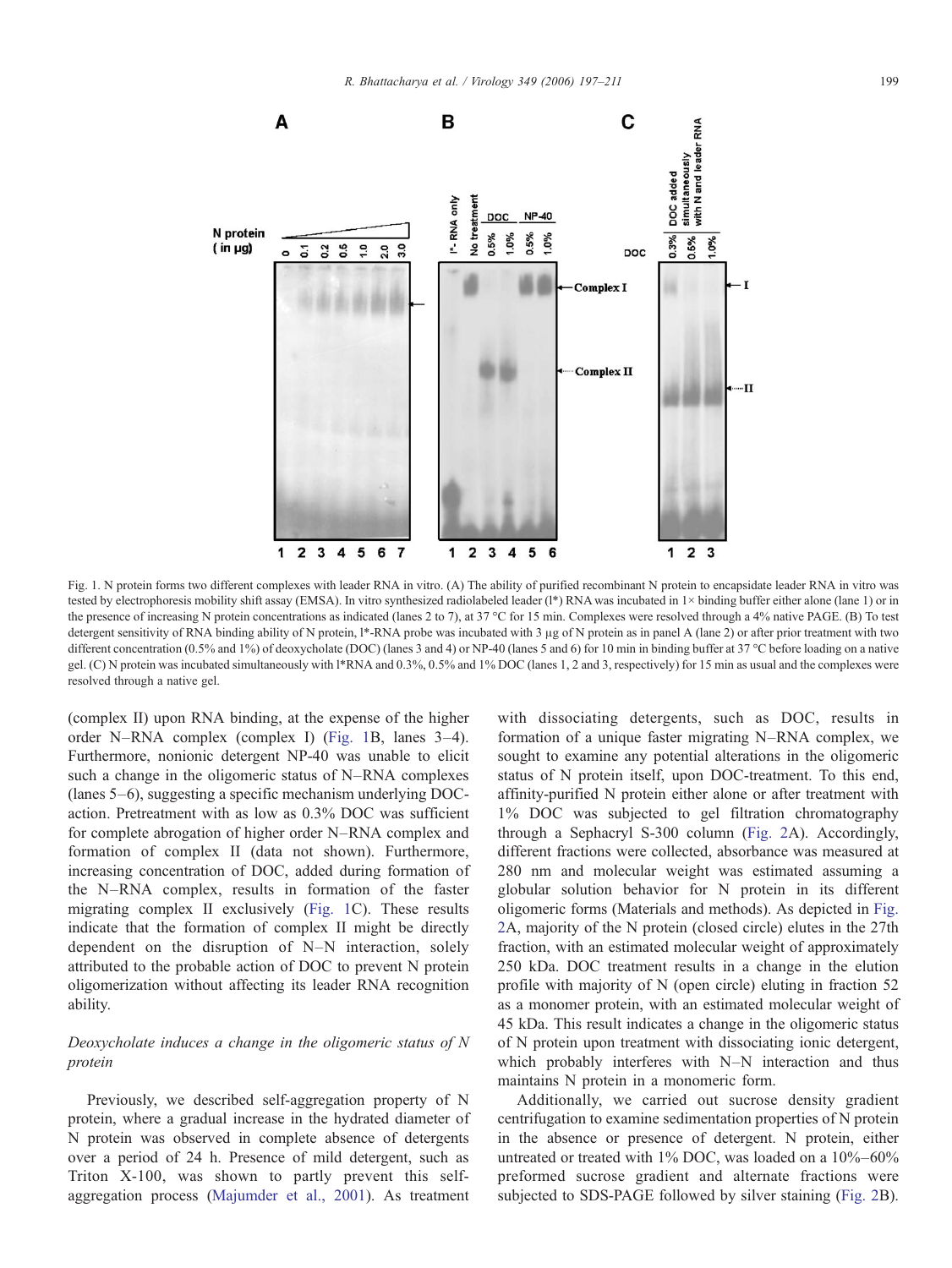<span id="page-3-0"></span>

Fig. 2. Deoxycholate induces a change in the oligomeric status of N protein. (A) Size exclusion chromatography. Purified preparation of N protein in the presence (open circle) or absence (closed circle) of 1%DOC was analyzed by gel filtration chromatography on a Sephacryl S-300 column (1.5  $\times$  45 cm) equilibrated in binding buffer at 4 °C. Elution profile of N and N-DOC is expressed as the relative absorbance at 280 nm. Arrows indicate the elution position of protein molecular weight standards with known molecular weights, used to calibrate the column-A: Ferritin (440 kDa), B: Catalase (232 kDa), C: BSA (67 kDa) and D: Ovalbumin (45 kDa). Above: Calibration graph of the column obtained from the elution profiles of protein standards. The estimated molecular weights of untreated (N) and DOC-treated (N-DOC) N protein were determined by comparing their Ve/Vo ratios with the calibration graph. (B) Silver-stained 10% SDS-PAGE profile of alternate fractions of purified N protein either alone or treated with 1% DOC after fractionation through a preformed 10–60% sucrose step gradient by centrifugation at 32,000 rpm for 16 h at 4 °C. Arrows below the gels indicate sedimentation positions of standard proteins with known sedimentation coefficients, run in parallel; Carbonic anhydrase (2.9) S), BSA (4.6 S), Catalase (11.4 S) and Ferritin (18 S). (C) Fractions from the previous sucrose gradient designating both untreated (fraction 10–12) and DOC-treated (fraction  $16-18$ ) N protein (lanes 1 and 2, respectively) were pooled separately, mixed with native dye and loaded onto a 6% native PAGE, run at 4 °C in native buffer. The gel was stained with Coomassie Brilliant Blue R-250.

N protein was almost exclusively detected in fractions 10–12, from the bottom of the gradient. However, detergent treatment results in a population of slower sedimenting N, which could be found in fractions 16–18. Elution of a higher order N assembly in an identical position to 232 kDa protein Catalase as an 11.5 S particle in sucrose gradient (Fig. 2B, upper panel), along with the previous gel filtration results further suggests that N may form a pentamer in solution. Importantly, DOC-treated N elutes as a 3 S particle along with ovalbumin (45 kDa), thus confirming existence of monomeric N upon detergent treatment (Fig. 2B, lower panel). Finally, we separately pooled either N protein eluted in fraction 10–12 or detergent-treated N protein eluted in fraction 16–18, concentrated them and loaded the two fractions on a 6% native PAGE. The untreated N protein migrated near the top of the gel as a conglomeration of closely spaced bands as earlier reported for VSV ([Masters and](#page-14-0) [Banerjee, 1988b\)](#page-14-0) while DOC-treated proteins entered into the gel as a single faster migrating band (Fig. 2C). These results in conjunction with our previous analysis suggest that DOC promotes formation of monomeric N protein by disrupting

oligomeric assemblies. While oligomeric N protein showed certain heterogeneity on native gel, it apparently revealed characteristics of defined complex on gel filtration analysis. Therefore, it seems likely that subtle conformational heterogeneity could exist within oligomeric N population that is otherwise identical in terms of subunit composition.

#### Stoichiometry of different N–RNA complexes

Deoxycholate prevents N protein oligomerization and keeps it in the monomeric form. Accordingly, RNA binding analysis revealed presence of a faster migrating N-leader RNA complex in the presence of detergent. These results suggest a possible change in the stoichiometry of N–RNA complex upon DOC treatment. To investigate this possibility, we examined the number of N molecules bound per leader RNA utilizing gel filtration and sucrose density gradient centrifugation assays. Radiolabeled leader RNA was incubated with either N protein alone or N pretreated with DOC as described (Materials and methods). Subsequently, the complexes were resolved through a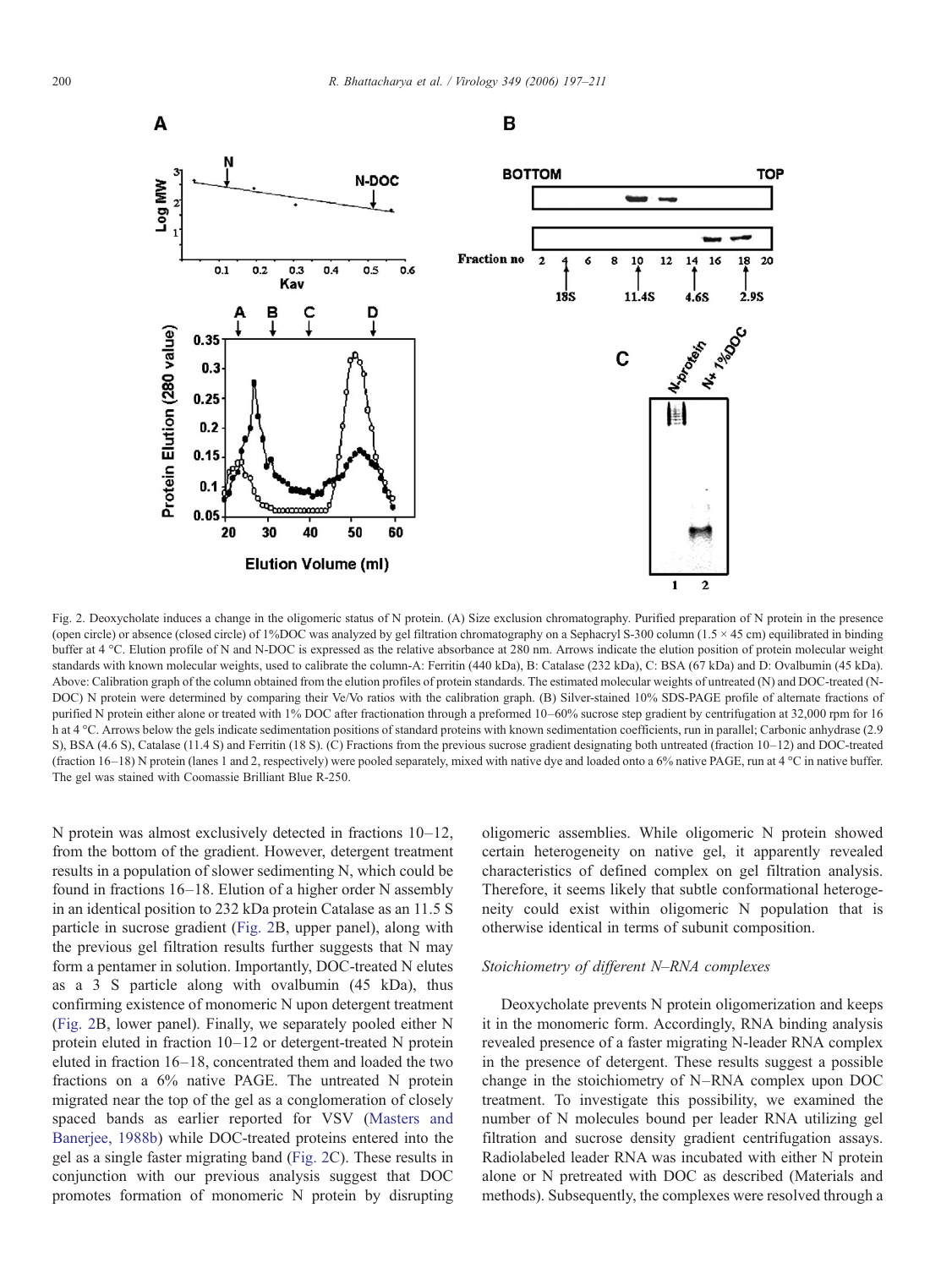S-300 gel filtration column pre-equilibrated with binding buffer. RNA elution profile was monitored by Cerenkov counting of each fraction as a measure for complex elution. Consistently, we observed two distinct peaks for the DOC-treated (open circles) and untreated (closed circles) sets indicating the presence of two stable RNA–protein complexes, separable with respect to their molecular weights (Fig. 3A). Estimated molecular weight for complex I was found to be ∼300 kDa suggesting that five molecules of N protein bind to RNA to form the higher order complex. In contrast, the radioactivity peak was observed to coelute with BSA in the presence of DOC, indicating a molecular weight of 67 kDa. This implies that one N binds to leader RNA to form the intermediate complex II. Leader-RNA alone eluted at a different position sufficiently separated from that of either complexes (not shown).

Next, we examined the N protein–leader RNA complexes by sucrose density gradient centrifugation. While some free N protein unassociated with RNA eluted as protein oligomer in 10–12 fraction, as observed before, the higher order complex I was exclusively found in the 6th fraction from the bottom of the gradient as evident from the coelution of N protein and labeled RNA (Fig. 3B, panel i). This gives a sedimentation value of ∼18 S for the higher order complex that corroborates with previous findings by [Blumberg and Kolakofsky \(1981\)](#page-13-0). Nonetheless, separate elution profile for oligomeric N and RNA-bound oligomer also confirms our N preparation, per se, to be free from any endogenous bacterial RNA. Complex II formed in the presence of DOC, however, sediments predominantly in ∼14th fraction with an S value of ∼4.6, suggesting the presence of a molecular species of 67 kDa, composed of one N molecule and an RNA (Fig. 3B, panel ii). These results along with gel filtration analysis, thus confirm a change in the stoichiometry of N–RNA complex upon DOC treatment, concomitant with a DOCinduced disruption of protein oligomer.

# Complex II is different from the leader RNA encapsidation complex

The higher order RNA–protein complex consisting of oligomeric N formed an encapsidation complex that was irreversible and resistant to RNase ([Basak et al., 2003;](#page-13-0) [Majumder et al., 2001](#page-13-0)). We asked if an RNA–protein complex consisting of DOC-treated N retained such characteristics. To test RNase sensitivity, leader RNA was incubated with N protein in the absence or presence of deoxycholate. Subsequently, the preformed complexes were treated with RNaseA prior to loading on a native gel. Unlike complex I, monomeric N–RNA complex was found to be RNase sensitive with complete loss of shifted band upon RNase treatment [\(Fig. 4A](#page-5-0), compare lanes 3 and 4). When preformed N-labeled leader RNA was challenged with excess unlabeled leader RNA, only a minor decrease in the shifted band intensity was observed implying that the higher order N–RNA complex formation was irreversible [\(Fig. 4](#page-5-0)B, lanes 1–4). However, complex II formed in the presence of DOC was found to be reversible in nature. Addition of 2–10-fold molar excess of unlabeled leader RNA to preformed complex II results in proportional decrease in the shifted band intensity within 10 min of cold RNA addition



Fig. 3. (A) N protein either untreated (closed circle) or treated with 1% DOC for 30 min (open circle) was mixed with  $\alpha^{32}$ P-UTP-labeled in vitro synthesized leader RNA and incubated in binding buffer for 30 min. The resulting complexes were loaded on a Sephacryl S-300 column equilibrated in the same buffer at 4 °C. RNA elution profile was monitored by Cerenkov counting and expressed as counts per minute for each 1 ml fraction. Arrows represent the elution of protein molecular weight standards—A: Ferritin (440 kDa), B: Catalase (232 kDa), C: BSA (67 kDa) and D: Ovalbumin (45 kDa). (B) Sedimentation analysis of the N protein–leader RNA complexes. The l\*RNA–N protein complexes, both untreated and treated with DOC (i and ii, respectively), were formed essentially as in gel filtration and sedimented through 10–60% sucrose gradients in binding buffer by ultracentrifugation as mentioned earlier. Alternate fractions, collected from the bottom of the tubes, were analyzed through 10% SDS-PAGE for the presence of RNA–protein complexes. Both autoradiographic impressions as well as silver staining of the same gels are shown to give an estimate of the elution profile of  $\alpha$ <sup>32</sup>P-UTP-labeled RNA and protein in the complexes. Sedimentation of protein standards is marked by arrows: Carbonic anhydrase (2.9 S), BSA (4.6 S), Catalase (11.4 S) and Ferritin (18 S).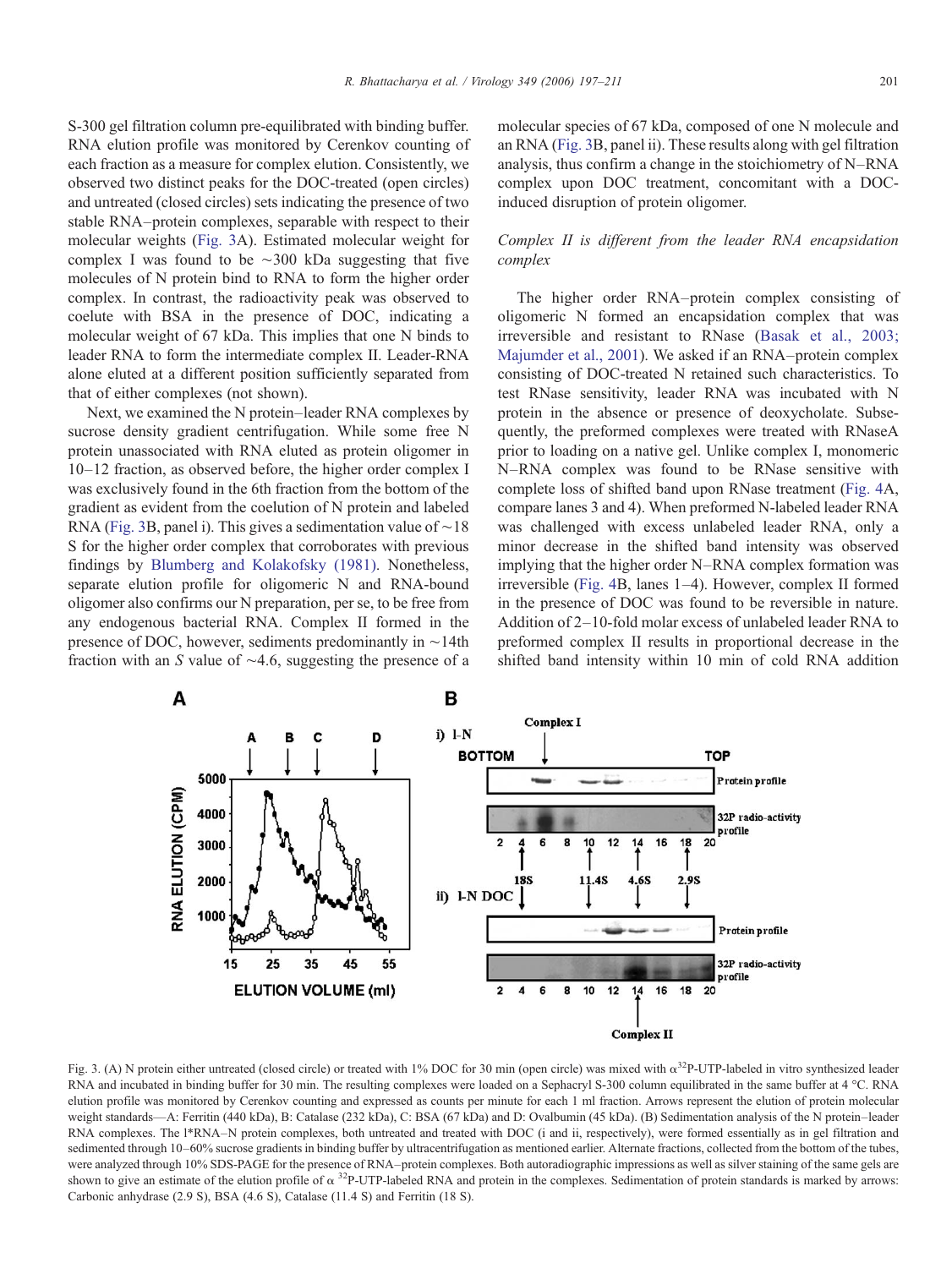<span id="page-5-0"></span>

Fig. 4. Complex II is different from the leader RNA encapsidation complex. (A) To test the RNase sensitivity of two complexes, N protein, either untreated (lane 1) or pretreated for 10 min with 1% DOC (lane 3), was incubated with l\*RNA probe. The two complexes thus formed were additionally incubated for 10 min with RNaseA (final concentration 60 μg/ml) (lanes 2 and 4, respectively). (B) To check for the differential mode of interaction, complexes I and II were formed essentially as mentioned earlier (lanes 1 and 5). The preformed complexes were challenged with 2-fold (lanes 2 and 6), 5-fold (lanes 3 and 7) or 10-fold (lanes 4 and 8) molar excess of cold leader RNA for another 10 min before loading onto a 4% native gel. (C) For the protease sensitivity experiment, complexes I (lane 1) and II (lane 4) were treated with either Proteinase-K (lanes 2 and 5) or Trypsin (lanes 3 and 6) for 10 min and resolved through gels. \*Indicates the altered position of complex I upon protease treatment.

owing to an exchange between N-bound-labeled RNA with unlabeled leader (Fig. 4B, lanes 5–8). Furthermore, we checked protease sensitivity of preformed complexes I and II by partial digestion of RNA–protein complexes with Proteinase K or Trypsin. Complex I showed resistance towards both the proteases as evident from the formation of slightly faster migrating encapsidation complex on a native gel (Fig. 4C, lanes 1–3). This could be due to digestion of a protease-sensitive region of N protein in higher order RNA–protein complex leaving a protease-resistant core of the protein still bound to leader RNA. This result is complementary to the finding of [Iseni](#page-13-0) [et al. \(1998\)](#page-13-0) who showed that Trypsin cleaved a 17 kDa fragment of rabies virus N protein without altering the overall nucleocapsid structure. Complex II, on the contrary, was susceptible to both Proteinase K and Trypsin treatment (lanes 4–6). Therefore, this observation indicates that the nucleocapsid structure confers protease resistance to N protein, while in the absence of any protein–protein interaction (i.e. in presence of DOC), N protein is sensitive to protease action, even in RNA-bound form.

# N monomer recognizes a specific sequence element in the leader RNA

Our present analysis shows that N protein can interact with leader RNA both as an oligomer or monomer, albeit differently, forming distinct complexes. Previous studies from our group in the Chandipura virus system and also by other researchers have consistently shown that N protein possesses a nonspecific RNA binding activity ([Basak et al., 2003; Masters and Banerjee,](#page-13-0) [1988b\)](#page-13-0). In this context, we asked if nonspecific RNA binding ability of N protein is intrinsic to individual N polypeptide or an acquired trait arising from protein multimerization. To this end, N protein without additional treatment with DOC was incubated with an increasing gradient of unlabeled leader RNA (lanes 2– 4, [Fig. 5A](#page-6-0)), leader RNA (1–21) (lanes 5–7, [Fig. 5A](#page-6-0)), unrelated tRNA (lanes 8–10) or unrelated RNA derived from pGEM3z vector (lanes 11–13). Subsequently, radiolabeled leader RNA was added to the reaction mixture prior to resolving the complexes in a native gel (Materials and methods). Our competition gel shift analysis revealed that leader RNA binding could be efficiently competed by unlabeled RNA of viral or nonviral origin as evident from complete absence of shifted band intensity, demonstrating the nonspecific RNA binding ability of oligomeric N [\(Fig. 5A](#page-6-0)). This result suggests that oligomeric N utilizes a single site with broad RNA recognition specificity for complex I formation thus allowing competition by nonviral RNA. Interestingly, DOC-treated N protein was able to form the complex II even in the presence of 2–5-fold molar excess of cold unrelated tRNA ([Fig. 5B](#page-6-0), lanes 8–10) or nonviral RNAs similar in size to leader, using either pGEM3z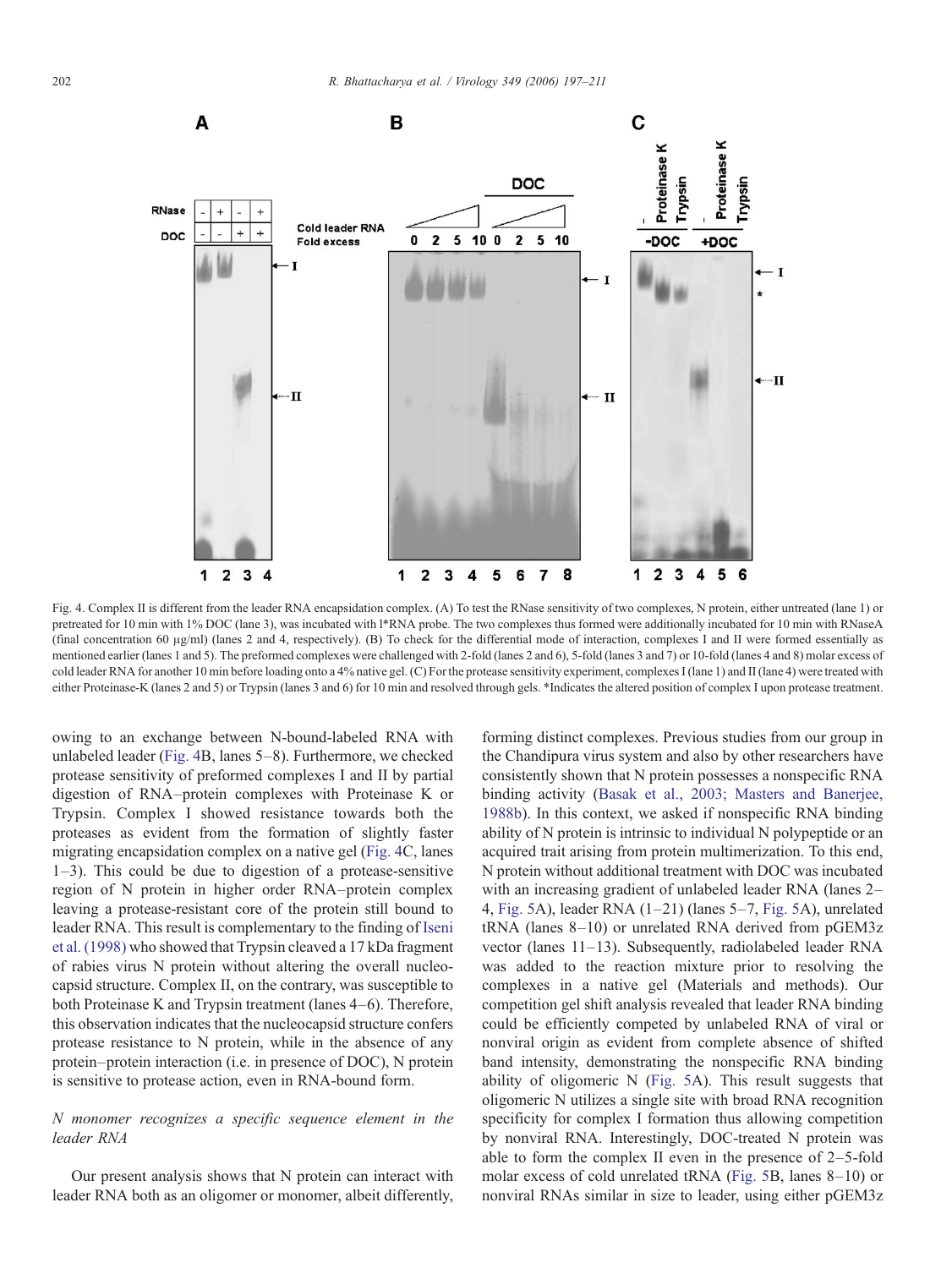<span id="page-6-0"></span>

Fig. 5. Monomer N-leader RNA interaction is specific in nature. (A and B) N protein either alone (A) or after treatment with 1% DOC (B) was incubated in buffer alone (lane 1) or in the presence of equal (lanes 2, 5, 8 and 11), 2-fold (lanes 3, 6, 9 and 12) and 5-fold (lanes 4, 7, 10 and 13) molar excess of cold leader, first half of leader l (1–21), tRNA and a 3z vector derived nonviral RNA, respectively, in binding buffer at 37 °C for 15 min. The specificity of complex II formation was also tested in the presence of similar molar excesses of either pET3a-derived nonviral RNA of comparable base composition to leader (B, lanes 14–16) or the second half of leader l (24–45) (B, lanes 17–19). The reaction mixtures were chased with l\*RNA probe for 10 min and resolved through a 4% native PAGE.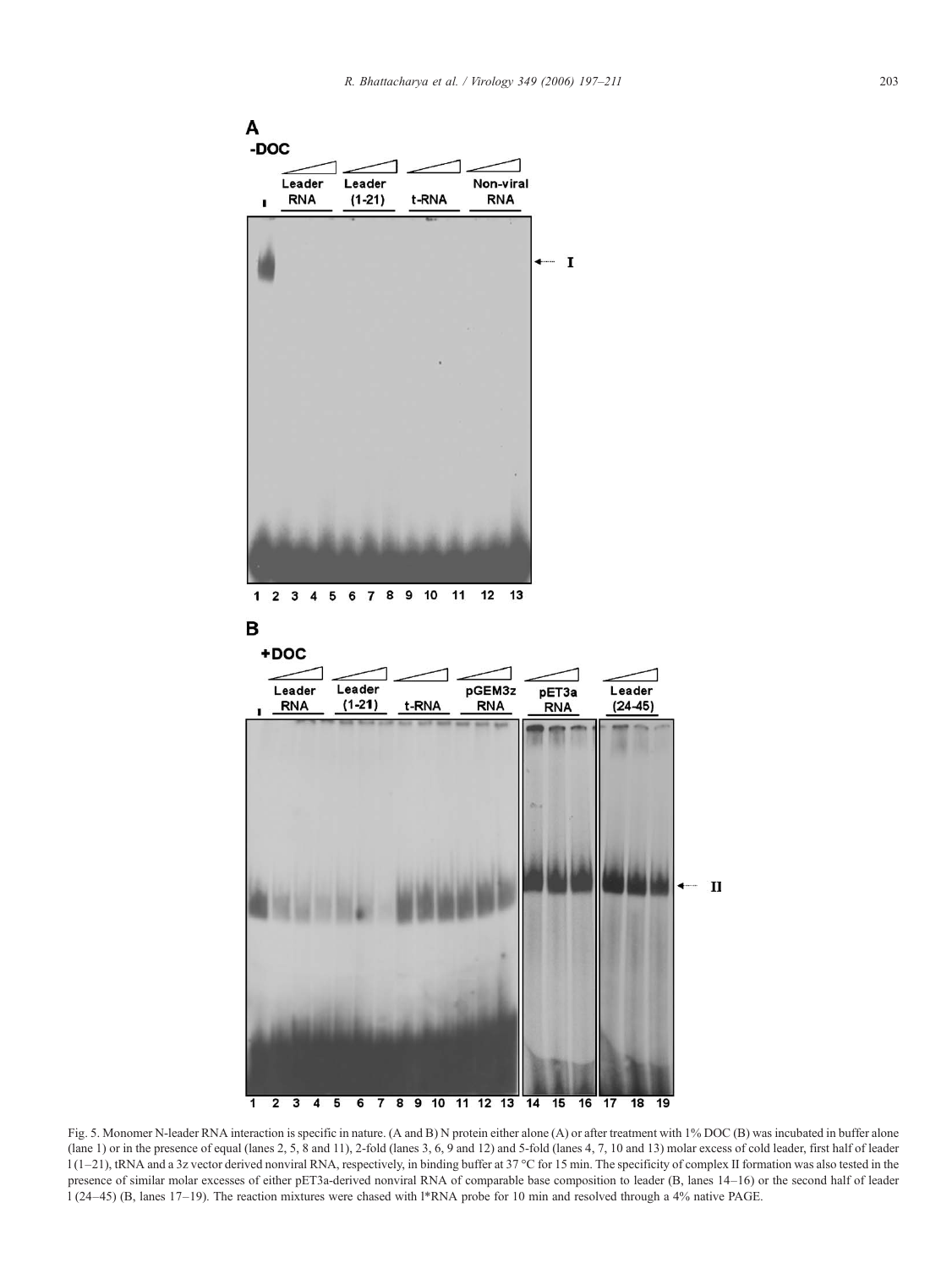<span id="page-7-0"></span>vector-derived RNA (lanes 11–13) or pET3a vector-derived RNA of similar base composition (lanes 14–16). Viral leader sequence and more importantly leader  $(1-21)$  efficiently compete with the labeled probe for the complex II formation (lanes 2–7). These results indicate the presence of a distinct virus-specific RNA recognition motif in monomeric N, which could not be saturated by even 5-fold molar excess of nonviral RNA. However, saturation of this specific RNA binding motif by unlabeled leader RNA  $(1–21)$  indicates that a specific *cis*acting sequence present in the first half of the leader could be responsible for complex formation between monomeric N and leader RNA. Interestingly, the first 24 nucleotides of the leader RNA contain high sequence homology among different rhabdoviruses ([Marriott, 2005](#page-14-0)) and were shown to be necessary for efficient encapsidation and genome replication [\(Li and](#page-13-0) [Pattnaik, 1997\)](#page-13-0). Moreover, the second half of leader RNA (24– 45) could not chase out the complex II ([Fig. 5](#page-6-0)B, lanes 17–19), further indicating that the first half of the leader is responsible for N monomer binding. From these data, it also appears that oligomerization of N protein compromises its RNA binding specificity, presumably by masking specific RNA recognition motif and creating additional altered surface of broader specificity at the expense of specific RNA binding domain.

Subsequently, we performed toe-printing analysis on leader RNA bound to N protein monomer to define specific target sequence of monomeric N. For this purpose, we utilized an in

vitro synthesized 70 nt long leader RNA with a fusion of additional 21 residues at the 3′end of 49 nt leader sequence (Materials and methods). We also designed a primer that anneals to the extended 3′end sequence of leader RNA and produces a 70 nt long cDNA product in reverse transcription reaction (lane 1, Fig. 6A). Subsequently, leader RNA, bound to N protein in the absence or presence of DOC, was annealed with the primer and reverse transcribed. Binding of N oligomer to leader interfered with primer annealing and thus no cDNA product was obtained (lane 2). However, RNA present in the complex II could be partially copied to form a cDNA product, suggesting the presence of a block at the 14th residue, mediated by the specific binding of N monomer on the leader RNA (lane 3) that inhibits cDNA elongation. Furthermore, intensity of the inhibited cDNA product increased in a manner that is dependent on the concentration of deoxycholate treated N (lanes 3–5).

The trailer region positioned at the extreme 5′end of the genome RNA shows a high degree of complementarity to the leader sequence. The encapsidation process is initiated on the (+) sense leader sequence during formation of the viral replication intermediate, the positive strand genome. During the synthesis of progeny negative strand genome RNAs from the replication intermediate, RNA synthesis and consequently encapsidation begin from the trailer sequence. We tested, if  $(-)$ trailer is also a substrate for specific binding by monomeric N protein. To this end, trailer sequence cloned under T7 promoter



Fig. 6. N monomer recognizes a specific sequence element in the leader RNA. (A) Toeprint analysis of the formation of initiation complex for encapsidation. Autoradiogram of a 8% sequencing gel showing inhibition of extension reaction from a γ-<sup>32</sup>P end-labeled primer PE1 on in vitro synthesized CHP virus leader RNA (Chpl-T7) (lane 1) or after incubation with N protein that is untreated (lane 2) or treated with DOC (lane 3). An increasing concentration gradient of 1%DOC treated N was used in binding reaction (lanes 3 to 5). FT is the signal corresponding to the full length reverse transcript, arrow indicates the position of the major toeprint signal, 14 nt less than FT. Lanes G, A, T and C correspond to the individual sequencing reactions with respective ddNTPs, performed on free Chpl-T7 RNA with the same primer to determine the nucleotide bases of interaction. (B) To test possible interaction between trailer sequence and N protein, in vitro synthesized radiolabeled RNA encompassing trailer sequence (lane 1) was incubated with N, untreated or DOC-treated (lanes 2 and 3, respectively). Subsequently, complexes were resolved on 4% native PAGE.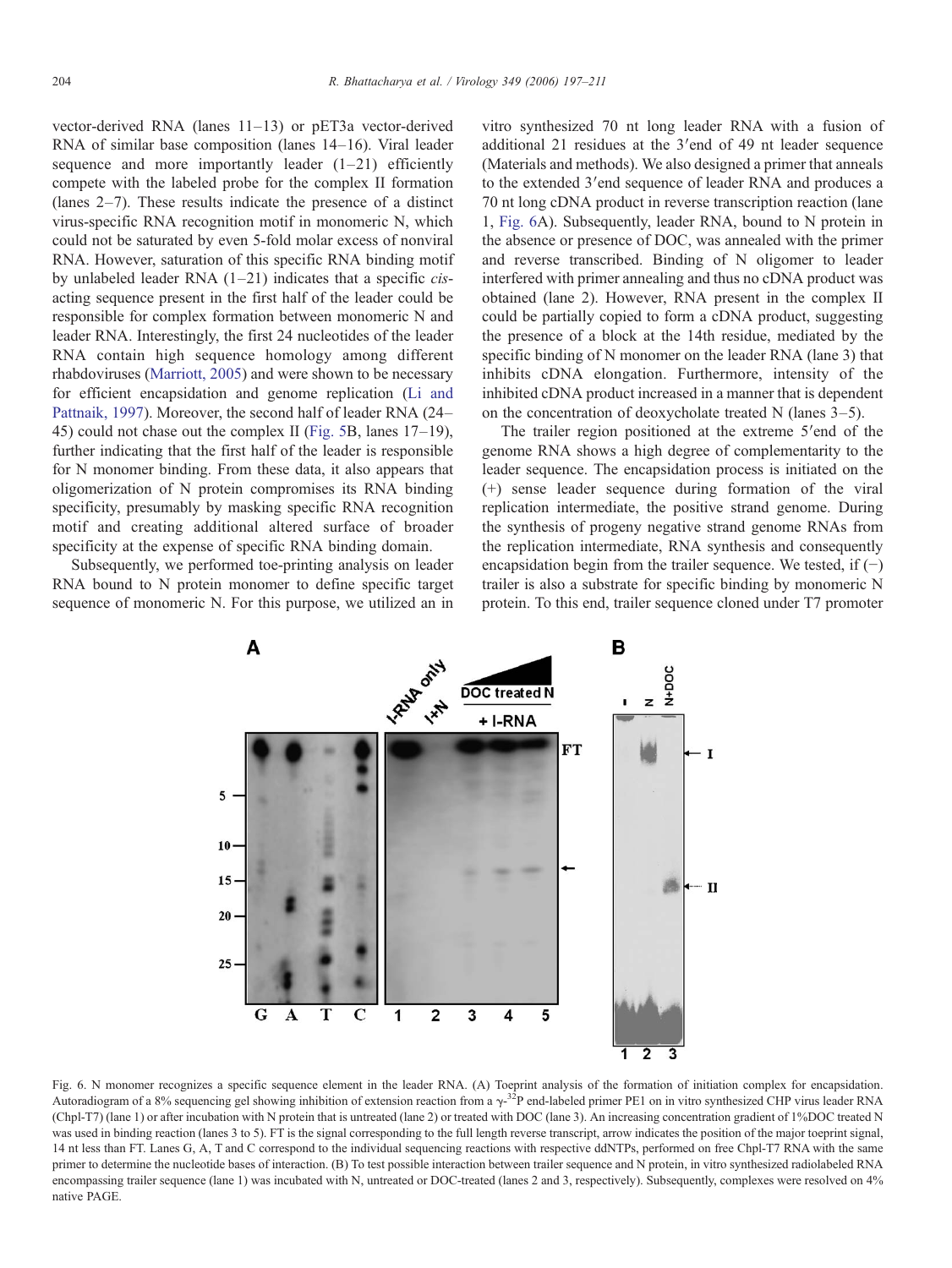<span id="page-8-0"></span>in pGEM3z vector was utilized to synthesize trailer RNA (Materials and methods). Gel shift analysis revealed that N protein both as oligomer or monomer was able to form distinct complexes with trailer RNA, thus, resembling leader RNA binding [\(Fig. 6](#page-7-0)B). Our competition gel shift experiments revealed that unlabeled trailer RNA efficiently competes with leader as well as trailer probe for virus-specific RNA binding region of monomeric N (data not shown).

#### P protein maintains majority of  $N$  in the monomer form in vitro

The DOC-mediated disruption of oligomeric form of N protein demonstrated the monomeric status to be an important prerequisite for the specific interaction of N with l-RNA. So we questioned whether the P protein of CHP virus could substitute the in vitro action of DOC in keeping N in a predominantly monomeric form. In our experimental condition, we were unable to disrupt oligomeric or higher aggregates of N proteins, once formed, into monomer by incubation with P (data not shown). Therefore, we used detergent-dissociated N monomer, dialyzed against a deoxycholate free buffer in the absence or presence of P protein, to examine the ability of P to keep N as a monomer. After dialysis, the protein samples were loaded on sucrose density gradient to test any possible change in the oligomeric status of the N protein. Upon DOC removal in absence of P, N protein eluted in fraction 10–12 similar to that of untreated oligomer, thus implying detergent dissociation of N-oligomer to be a reversible process. However, an equimolar mixture of N and P protein formed upon DOC dialysis revealed most of the N protein to be present as a slower sedimenting particle coeluting with P protein as a complex (Fig. 7, bottom panel). The elution profile of the N–P complex in sucrose gradient with peak elution in fraction 14–16 closely matches that of DOC-treated monomeric N, thus implying maintenance of N in monomer form by P protein in solution, possibly in a 1:1 complex. We also noticed that a minor amount of N oligomer coelutes with P in fraction 4 as a faster sedimenting higher order



Fig. 7. P protein maintains majority of N in the monomeric form. Purified N protein was treated with 1% DOC for 30 min as mentioned earlier. Subsequently, DOC was dialyzed out over night against TET/150 mM NaCl, either in the absence or presence of equimolar amount of P protein. The DOC dialyzed N or N–P complexes (N-DOC and N–P DOC, respectively) were layered on top of a preformed 10–60% sucrose gradient in the same buffer and sedimented by ultracentrifugation as described. Fractions collected from the bottom were analyzed through silver staining of a (30:0.4) 10% SDS-PAGE. Purified N and P proteins were run in parallel to provide an estimate of their differences in migration. The protein standards are marked by arrows.

complex (bottom panel). In addition, we used FITC-labeled N protein and incubated with P in presence of DOC. Subsequently, detergent was removed by dialysis, the reaction mixture was resolved by gel filtration and the elution profile of N was monitored by measuring the emission at 520 nm. Chromatographic separation methods revealed similar results, viz, a predominant pool of N was maintained in a lower molecular weight form in the presence of P protein (data not shown).

# N protein maintained in a monomer form by P can encapsidate viral sequences in a specific yet processive manner

P protein was shown to form complexes with nascent N synthesized in reticulocyte lysate in vitro to prevent the binding of vesicular stomatitis virus N protein with nonviral RNA ([Masters and Banerjee, 1988b\)](#page-14-0). However, a higher order N–P complex formed by coexpressing N and P protein in E. coli was shown to be associated with ∼90 nt long bacterial RNA [\(Green](#page-13-0) [et al., 2000](#page-13-0)). In this context, we sought to examine RNA binding specificity of N oligomer or monomer N–P complexes purified through sucrose gradient. For this purpose, radiolabeled ∼65 nt long nonviral RNA derived from pGEM3z vector was incubated with N oligomer or N–P complexes ([Fig. 8A](#page-9-0)) in the presence of increasing amount of unlabeled leader RNA (lanes 3–4 and 6–7) and the reaction mixtures were resolved through a native gel. As reported earlier, oligomeric N was able to bind to nonviral RNA forming a higher order complex (lane 2), while N–P complex did not recognize pGEM3z derived RNA sequences (lane 5). Furthermore, excess unlabeled leader RNA could be shown to compete for this nonspecific RNA binding by N oligomer (lanes 3–4), which further indicates that a single site on N-oligomer is utilized for both leader RNA binding and interaction with nonviral RNA (discussed later). Nonetheless, we confirm that Chandipura virus N protein in a 1:1 complex with P is identical to DOC-disrupted monomeric N in that it does not recognize nonviral sequences.

Although, aggregated N protein was shown to form RNaseresistant complexes with leader RNA ([Blumberg et al., 1983](#page-13-0)), it was unable to encapsidate longer VSV RNA in vitro [\(Moyer et](#page-14-0) [al., 1991\)](#page-14-0). Based on our observations, it seems likely that oligomeric N bound to short leader RNA sterically hinders the nuclease action. In contrast, the longer transcripts remain RNase sensitive possibly due to inability of the oligomer to properly enwrap the RNA. However, it may also be possible that N oligomer does form a true encapsidation complex on leader sequence but a viral or host factor plays an essential role in continuation of the encapsidation process after a finite length. Preparation of N protein in a 1:1 complex with P, that preserves N as a monomer, provided an opportunity to directly address the encapsidation competency of this monomeric form. To this end, stoichiometric amount of leader RNA was incubated with oligomeric N (fraction  $10-12$ ) or purified N–P complex (fraction 14–16), from the sucrose gradients. Subsequently, complexes were treated with RNase, protected RNA was phenol extracted, ethanol precipitated and examined on a 10% denaturing urea PAGE. As depicted in [Fig. 8B](#page-9-0), N protein in a monomeric form complexed with P was equally proficient in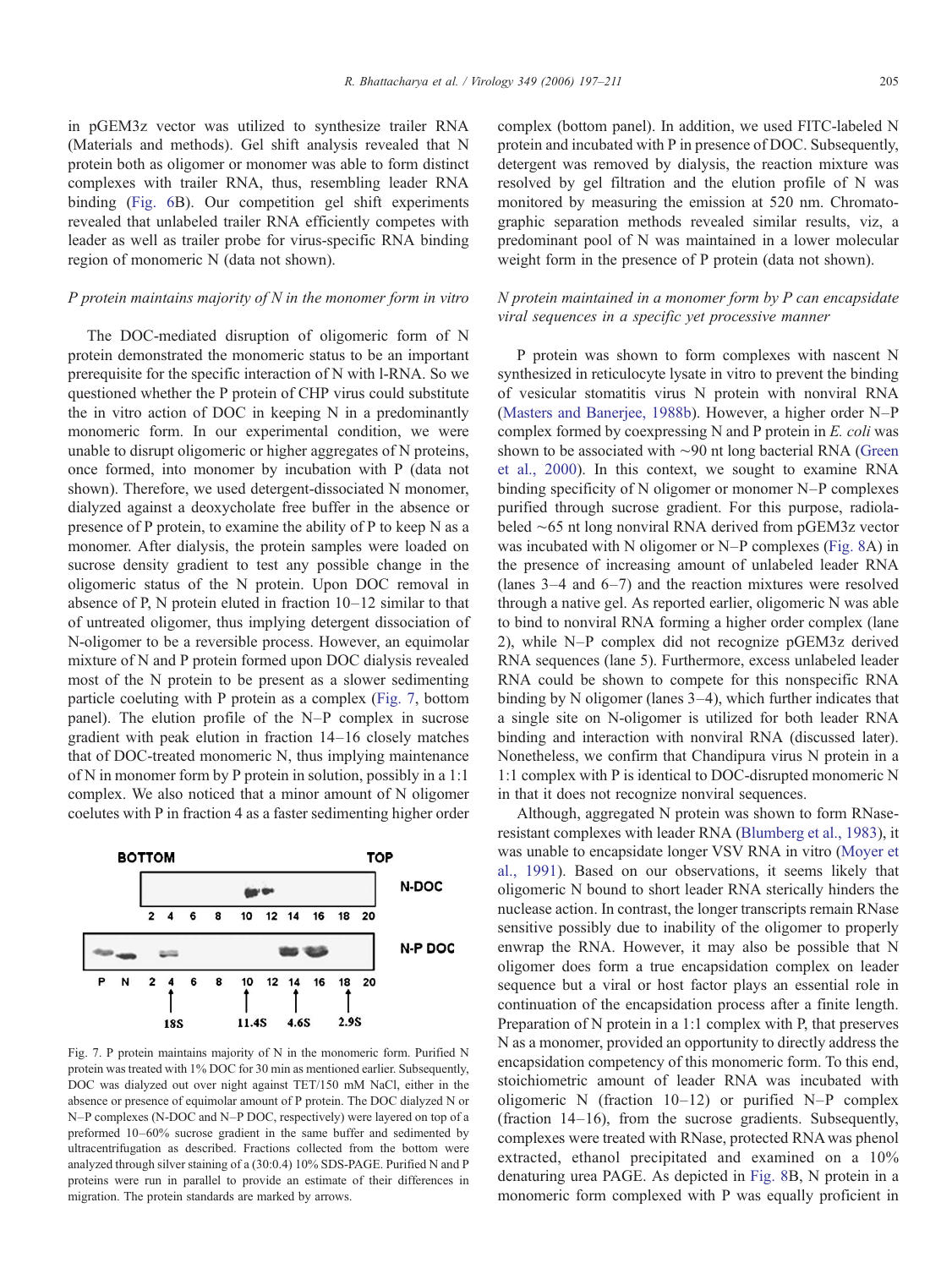<span id="page-9-0"></span>

Fig. 8. N monomer–P complex encapsidates viral sequences in a specific yet processive manner. (A) P provides specificity to the RNA binding ability of N. NS\*RNA (lane 1) was incubated in 1× binding buffer with DOC dialyzed N or N–P either alone (lanes 2 and 5, respectively) or in the presence of 2.5-fold (lanes 3 and 6) or 5 fold (lanes 4 and 7) molar excess of specific cold l-RNA before resolving the complexes through a 4% native gel. (B and C) RNase protection assay was performed with N (lanes 3 and 4) or N–P complexes (lanes 5 and 6) after DOC dialysis and in vitro synthesized leader RNA (B) or  $N_t$  genome RNA (C). The RNA–protein complexes were allowed to form as usual. Subsequently, RNase (200 μg/ml final concentration) was added to the reaction mixture and the digestion was stopped by Proteinase-K addition after 15 min. The protected RNAs were viewed by ethidium bromide staining of the respective gels—10% urea PAGE for the l-RNA (B) and 1% agarose gel for IN<sub>t</sub> genome RNA (C). A control RNA lane without protein and the corresponding digestion pattern are shown for both the cases (lanes 1 and 2, respectively). (D) The protected RNA products of  $IN_t$  genome RNA before and after interaction with DOC dialyzed N protein and subsequent RNase treatment were run on a 4% agarose gel and viewed similarly. Arrows correspond to the protected RNA products.

protecting leader RNA (lanes 5–6) as N-oligomer (lanes 3–4), implying encapsidation of viral sequence by N–P complex in our assay condition. However, protein binding to these short transcripts (∼50 nt) may prevent RNase action by multiple mechanisms, which could be independent of true enwrapment of bound RNA by protein units. Hence, we utilized the RNase protection assay to examine processive encapsidation of longer transcripts that resemble viral genome termini. To this end, we first cloned a 597 nt fragment from the 3′end of Chandipura genome under the control of T7 promoter in pGEM3z vector and in vitro synthesized (+) sense lNt genome RNA (Materials and methods). Subsequently, genome lNt RNA (Fig. 8C) was incubated with DOC dialyzed N (lanes 3–4) or N–P complex (lanes 5–6). RNA alone or RNA–protein complexes were treated with RNaseA and protected RNA was run on a 1% agarose gel. As depicted in Fig. 8C, the N oligomer was unable to protect mini-genome length RNA from RNase action (lanes 3–4). However, discrete bands of ∼50 to 200 nucleotides were observed on 4% agarose gel after RNase treatment (Fig. 8D, lane 4), reflecting the ability of the N-oligomer to provide protection to RNA of finite length. Interestingly, proper encapsidation of genome lNt RNA in the presence of N–P complex into an RNase-resistant structure was revealed by its ability to offer complete protection of the genome like fragment (compare lanes 5 and 6, Fig. 8C). These results indicate that monomeric N protein present in a P-bound form retains two important characteristics of the true encapsidating macromolecule, namely, its ability to recognize a specific site on leader sequence (nucleation) and its power to ensure processive enwrapment of genome length RNA into an RNase-resistant form (elongation). Current analysis also indicates that oligomeric N binds to RNA nonspecifically and can protect bound RNA from RNase action only up to a finite length, in a way that is not dependent on true encapsidation.

# **Discussion**

While one major function of N is to protect genome RNA from RNase action, processive encapsidation was proposed to modulate polymerase activity in the replication phase [\(Gubbay](#page-13-0) [et al., 2001\)](#page-13-0). How N protein recognizes critical sequences on nascent viral genome within infected cell and continues to progressively encapsidate a 11.2-kb genome RNA into a mature nucleocapsid structure remains poorly understood. N protein of Chandipura virus, similar to its VSV counterpart, lacks any known RNA recognition motif in its amino acid sequence, which implies possible involvement of novel RNA recognition modes in the encapsidation process. Although, the last five amino acids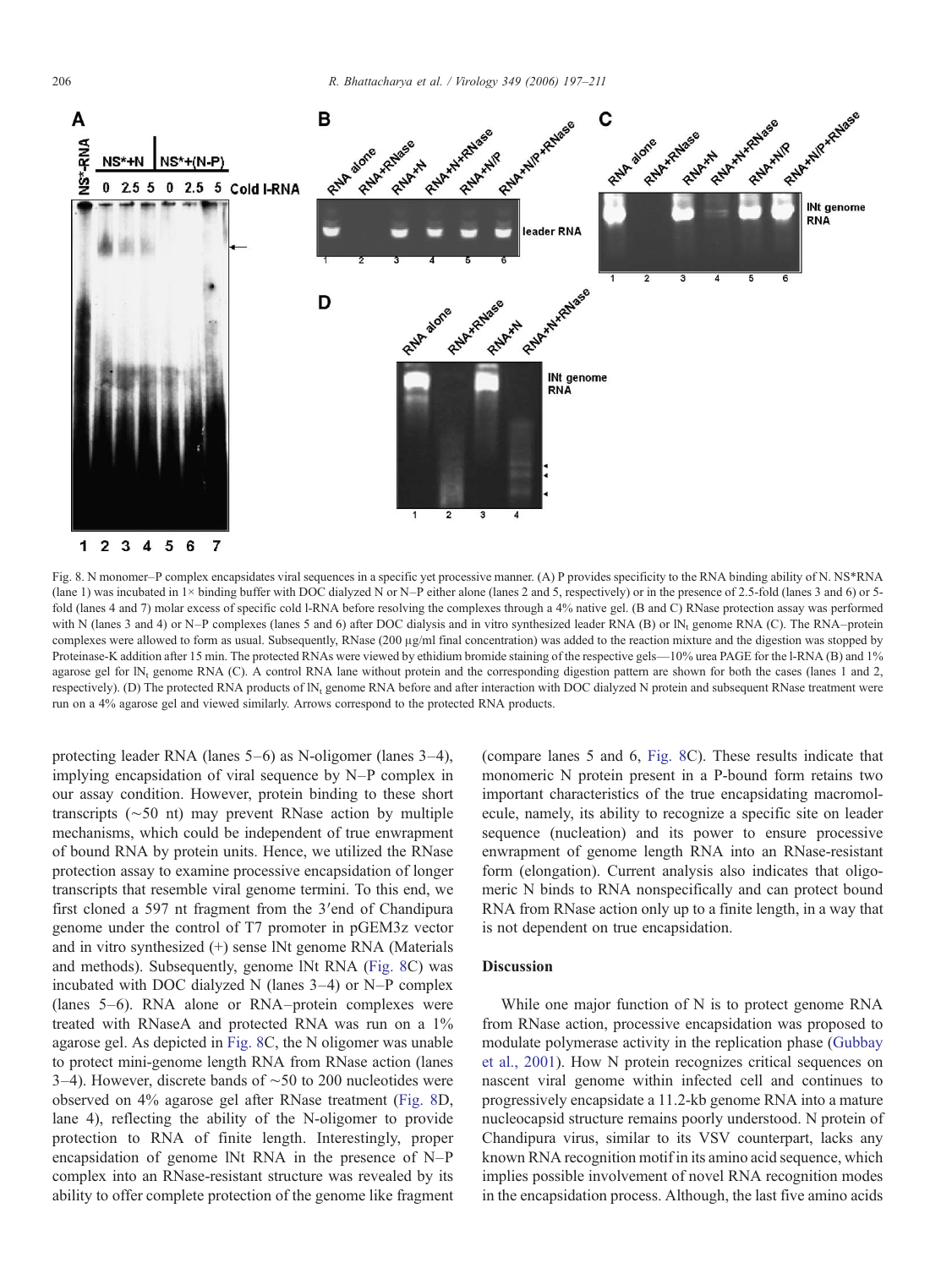of VSV nucleocapsid protein were shown to be required for genome encapsidation [\(Das et al., 1999](#page-13-0)), it is currently unclear how N protein acquires specific yet processive encapsidation capability. Nonetheless, self-association tendency presented difficulty in obtaining adequate amount of N for its biochemical characterization. Over-expression in E. coli resulted in a form of N protein that was insoluble except in high salt ([Das and](#page-13-0) [Banerjee, 1993\)](#page-13-0). Although coexpression with P protein maintained N in a soluble form, it resulted in a higher order N–P complex that bound bacterial RNA nonspecifically [\(Green et al.,](#page-13-0) [2000](#page-13-0)). We were able to optimize an expression condition for Chandipura virus N protein that allowed us to obtain homogeneous N protein in a soluble oligomeric form [\(Majumder](#page-13-0) [et al., 2001\)](#page-13-0). Although, our purified N preparation was free from any cellular RNA [\(Majumder et al., 2004](#page-14-0)), it had the ability to interact with nonspecific RNA in gel shift assays. We believe ion exchange-based purification protocol resulted in dissociation of any bacterial RNA from our N preparation during high salt elution steps. Consistent to this notion, we observed rapid dissociation of N–RNA complex upon salt treatment by EMSA although this interaction is stable when competed with unlabeled RNA, implying formation of a complex that is stabilized through ionic interaction. However, consistent with prior reports, this form of the N protein sedimented rapidly in density gradients as demonstrated in [Fig. 2](#page-3-0)B and was able to form higher order complexes with leader RNA ([Howard and Wertz, 1989\)](#page-13-0). The leader RNA bound to oligomeric N is resistant to RNase action and sediments as a ∼18 S particle similar to the authentic encapsidation complexes previously observed for VSV [\(Blum](#page-13-0)[berg et al., 1981, 1983\)](#page-13-0). When tested with a 597-nt long RNA that was identical to  $(+)$  ve sense genome fragment derived from the 5′end of the Chandipura genome intermediate [\(Figs. 8](#page-9-0)C and D), the oligomeric N, however, was incapable of encapsidating RNA into an RNase-resistant structure beyond a certain length (∼50–200 nt). This observation prompted us to define the true encapsidating unit that can ensure specific yet processive encapsidation.

Previous studies with VSV-defective interfering particle revealed that the 5′terminal 36 nucleotides and 3′terminal 51 nucleotides of the genome are sufficient for VSV-DI replication, encapsidation and budding of the virus like particles [\(Pattnaik et](#page-14-0) [al., 1995\)](#page-14-0). In vitro assembly of synthetic nucleocapsid identified the first 19 nt from the 5′end of the (+) sense RNA to be necessary and sufficient for processive encapsidation ([Moyer et](#page-14-0) [al., 1991](#page-14-0)). The same set of studies revealed that heterologous sequences, when fused downstream to the first 19 authentic nucleotides, supported encapsidation as efficiently as viral sequences, demonstrating compromised specificity in the ensuing encapsidation process although enwrapment reportedly follows a distinct pattern that requires one N molecule per 9 nucleotides of RNA ([Thomas et al., 1985](#page-14-0)). We utilized a dissociating detergent, deoxycholate, to disrupt oligomeric N into monomeric form [\(Fig. 2\)](#page-3-0) and dissected specific as well as general RNA recognition modes of N. Gel filtration and sucrose density gradients showed that the monomeric N forms 1:1 RNA-bound complex in the presence of DOC that is distinguishable from higher order complexes. However, as

depicted in [Fig. 5B](#page-6-0), the most intriguing RNA binding property of monomeric N is its specificity towards viral leader sequence, particularly the first  $\sim$ 20 nt of the (+) ve sense genome. Interestingly, the trailer sequence, representing the 5′terminus of (−) ve sense genome and which is complementary to and has high sequence homology with leader RNA, was also recognized specifically by the monomer. The monomeric N bound to specific nucleation site on the first half of the leader RNA was unable to recruit additional N molecules to form encapsidation complexes in the presence of DOC, revealing discrete requirement for N–N association in the ensuing encapsidation process. To the best of our knowledge, this is the first biochemical demonstration of intrinsic RNA binding specificity of a rhabdoviral monomeric N protein. This RNA binding specificity of N is, however, compromised upon formation of Noligomer ([Fig. 8](#page-9-0)A). Moreover, these results indicate that encapsidation process might be a biochemically separable biphasic event; the initiation or nucleation phase involves specific recognition of conserved sequences present in the first half of the leader chain while processive encapsidation or elongation phase ensures enwrapment of heterogeneous sequences into the nucleocapsid particle.

Phosphoprotein P acts as an N-specific chaperone by preventing nascent N protein from growing into insoluble aggregates [\(Majumder et al., 2004](#page-14-0)). Moreover, nonspecific RNA binding ability of N was suppressed in the presence of P, though the mechanism remained unclear [\(Masters and Banerjee,](#page-14-0) [1988b](#page-14-0)). We developed an in vitro system that allowed us to form complexes between P protein and monomeric N, as well as to test the RNA binding specificity of such complexes. We noticed that such a complex prevented N from binding to nonspecific RNA unlike a higher order N–P complex isolated in a bacterial RNA-bound form ([Green et al., 2000\)](#page-13-0). One critical difference between N–P complex studied by Green et al. and our group is, however, the different subunit composition; bacterially isolated coexpressed N–P complex is an assembly of decameric N as compared to the N monomers in the N–P complex of our preparation ([Fig. 7\)](#page-8-0). Thus, it seems likely that P protein modulates RNA binding specificity of N by keeping it in a monomeric form, therefore, playing an essential role in ensuring supply of replication competent or in other words encapsidation-competent N during the viral replication stage. N-oligomer, once formed, apparently retains its ability to interact with nonviral RNA even in the presence of P protein, which is unable to either disrupt this oligomer assembly or mask the nonspecific RNA recognition domain. Interestingly, [Fig.](#page-9-0) [8](#page-9-0) showed that the N monomer–P complex, unlike DOC-treated N, not only interacted but also formed higher order encapsidation complexes with leader RNA. Furthermore, N monomer -P complex and not N-oligomer, showed the ability to enwrap and protect minigenome length viral RNA in vitro, thus resembling the behavior of a true encapsidating entity in vivo.

Based on our analysis, we provided a refinement of the existing hypothesis to explain mechanistic pathway involved in the encapsidation process. In this model, N protein as such, possesses specific RNA recognition domain in its primary structure, while oligomerization alters the RNA binding surface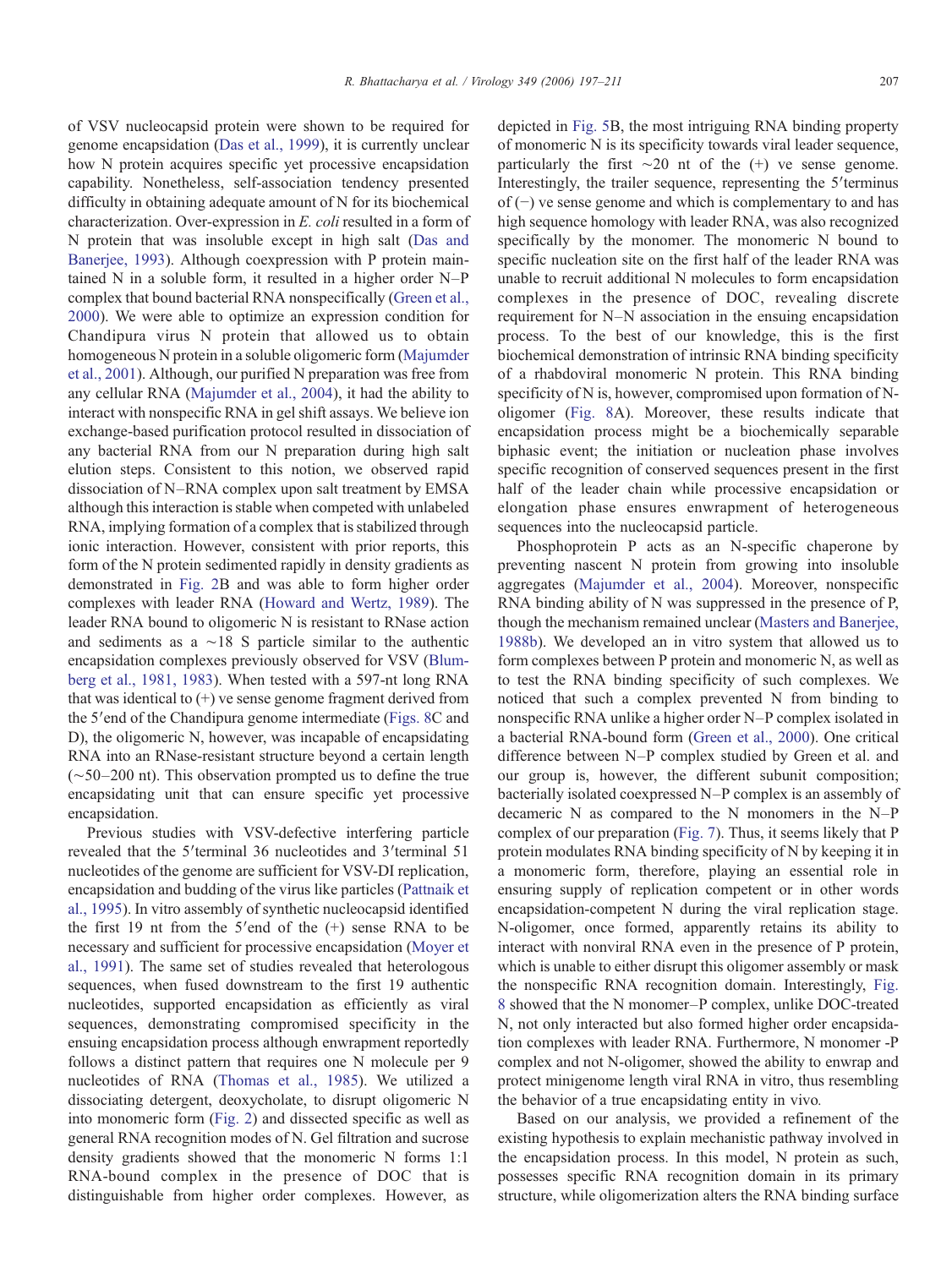of each monomer unit to impart a nonspecific RNA binding property for N-oligomer. Oligomeric N, stabilized through N–N association possibly into a pentamer assembly, is capable of enwrapping short RNA of viral or cellular origin into an encapsidation-like structure so as to deny nuclease accessibility, as shown previously by our group ([Majumder et al., 2001](#page-13-0)). The stable oligomer while bound to RNA was unable to cooperatively recruit additional oligomer units on the leader chain. However, N protein present in a monomeric form can recognize specific *cis*-acting signal in the leader chain, a prerequisite for nucleation. Subsequently, N protein polymerization on RNA chain relies on a substitution reaction whereby P protein is released from N monomer–P complex as N associates with the phosphate backbone of the RNA, protecting it from RNase action. However, inhibition of N–N association resulted in abrogation of this elongation phase suggesting critical involvement of N–N association either prior or simultaneous to N– RNA binding. Accordingly, we noticed cooperativity in the N monomer–leader RNA interaction when encapsidation was studied in vitro in the absence of detergent (unpublished data). Additional interactions between RNA bound and free N during further recruitment of N moiety in the adjacent sequences primarily generate an altered RNA binding surface that may recognize a broad spectrum of RNA sequences, a prerequisite for processive encapsidation or elongation phase. While a fast reversible interaction between N and P protein ensures supply of monomeric N protein requirements during nucleation process, N–N as well as N–RNA association traps additional N molecule in an RNA-bound form in the elongation phase.

Consistent with this model, it was observed that N formed multiple complexes with P ([Davis et al., 1986; Masters and](#page-13-0) [Banerjee, 1988a\)](#page-13-0) and the slowest sedimenting form was implicated as the substrate for replication and encapsidation ([Peluso and Moyer, 1988\)](#page-14-0). This model allowed us to explain the previously found intimate relationship between encapsidation, N protein aggregation, P-mediated specificity in N protein action as well as requirement of coexpressed P protein in viral replication process. Although, additional viral peptides, such as M protein or host factors, may play an essential role in maturation of encapsidation complexes into a higher order condensed RNP particle during late stages of virion assembly, it seems that defined viral components, N and P, are necessary and sufficient for presenting genomic sequences into an RNaseresistant form. Mutagenic analysis on N protein to dissect oligomerization, P binding as well as RNA binding will shed further light on the precise steps in Chandipura virus assembly pathway. Accordingly, screening of natural or synthetic small molecules that disrupts interaction between monomeric N with its cognate RNA sequence may provide novel therapeutic intervention in viral infection process.

#### Materials and methods

# **Materials**

Oligonucleotides used in this study were purchased from Operon Technologies, USA. The column materials used for ion exchange or gel filtration chromatography were from Amersham Biosciences (Uppsala, Sweden). All restriction enzymes were from NEB. Protein molecular weight standards were purchased from Sigma (St. Louis, MO). Cell culture reagents were from Gibco-BRL (Gaithersburg, MD). Radioactive biomolecules were purchased from BRIT, India. All other chemicals were of analytical grade.

### Cell culture and virus

CHP virus (Strain 1653514) was purified from BHK-21 cells grown in DMEM supplemented with 5% calf serum by infection with virus at an m.o.i. of 0.1 [\(Basak et al., 2003](#page-13-0)).

# Cloning of a 597-nt fragment (lNt) from the 3′end of the viral genome

Genomic RNA was isolated from purified Chandipura virus using Tripure reagent (Roche) according to manufacturer's protocol. Viral RNA (500 ng) and sense primer (25 pmol) (3′ 1chp1-5′-agagaattcacgaagacaaaaaaaccatttaaacgattatat-3′) that anneals to the 3′termini of the viral genome were heated together at 85 °C for 10 min and immediately placed on ice. Subsequently, reverse M-MuLV transcriptase (Roche) was added in cDNA synthesis buffer and the mixture was incubated at 42 °C for 1 h. RT product was used for PCR amplification with Pwo polymerase (Roche) and 3'1chp1-DJC2 primer set according to manufacturer's instructions and the products were analyzed in a 1% agarose gel. DJC2 corresponds to N gene downstream primer (5′-tttataggatcctcatgcaaagag-3′). The leader to N PCR product was digested with EcoRI to give an lNt fragment (encompassing the leader sequence – intragenic gene junction – and N gene coding sequence up to the 541st nucleotide) that was cloned into an EcoRI linearized pGEM3z vector. Positive clones were confirmed through restriction digestion.

# Bacterial expression and purification of N and P proteins

N protein was over-expressed from pET3a NC clones in E. coli (BL21DE3) cells and purified from the soluble cell lysate fraction by anion exchange chromatography using Mono-Q FPLC column with a sodium chloride gradient of 200 mM to 700 mM in TET buffer [\(Majumder et al., 2001](#page-13-0)). Purification of recombinant P protein was carried out essentially as mentioned earlier ([Basak et al., 2003\)](#page-13-0). All recombinant proteins were concentrated with Centricon protein concentrators (Amicon) and checked in SDS-PAGE. Quantitations were made with BIO-RAD DC assay reagents.

# Synthesis of RNA probes

Positive sense leader RNA, 65 nt long nonviral RNA, trailer RNA, l–1 (1– 21 nucleotides of the leader RNA) and l–2 RNA (24–45 nucleotides of the l-RNA) used in gel shift assays were obtained as mentioned earlier [\(Basak et al., 2003, 2004](#page-13-0)). The unrelated pET3a RNA used in the competition gel shift assay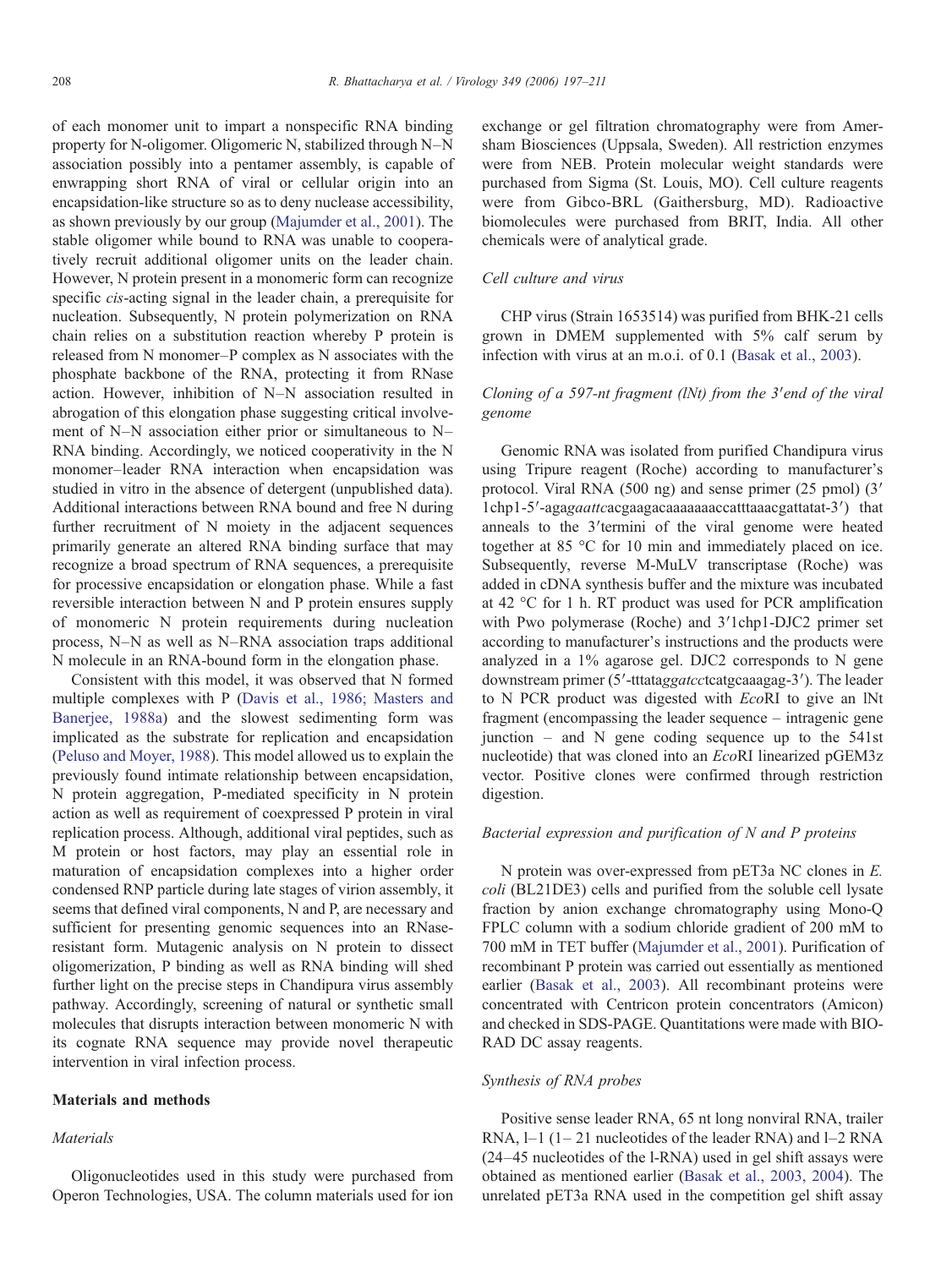was in vitro synthesized from pET3a vector linearized with NdeI using T7 RNA polymerase and was similar in length and base composition to leader RNA (A–T composition: 66% in comparison to 69% of leader). In vitro synthesized RNA was eluted from urea-polyacrylamide gels, precipitated twice with ethanol and suspended in RNase free water. Radioactivity was measured in liquid scintillation counter. RNAs used in this study were quantified spectrophotometrically by their absorbance at 260 nm. The positive sense lNt genome RNA used in the RNase sensitivity assay was synthesized from pGEM3z/lNt construct linearized with XbaI using T7 RNA polymerase (Bangalore Genei, India). For primer extension, the leader gene was cloned into pGEM4z vector using overlapping primers as mentioned ([Basak et al., 2003\)](#page-13-0). The reverse primer, 3′lchp2-T7, contained a 16-nt tag of the T7promoter sequence at its 5′end just after the HindIII site (5'-agaaagctttatagtgagtcgtattgtgttcgtgtactactatataatcgtttaa-3′). pGEM4z/CHPl-T7 was linearized with HindIII and the RNA was in vitro synthesized using SP6 RNA polymerase (Roche). Cold RNA was gel eluted and precipitated, before using in binding reactions with protein.

#### Electrophoretic mobility shift assay (EMSA)

EMSA of radiolabeled leader, nonviral or trailer RNA (60,000 cpm) with N protein was carried out in binding buffer as mentioned earlier [\(Basak et al., 2003](#page-13-0)) or first the N protein was treated with various concentrations of deoxycholate (DOC) or NP40 in binding buffer for 10 min before incubating with RNA.

For reversibility gel shift analysis, labeled probe was incubated with protein. The preformed complexes were then chased with indicated amount of unlabeled RNAs for 10 min and then loaded onto the gels. Competition assay was performed similarly, except that indicated unlabeled RNA was added to protein prior to radiolabeled probe addition. For the RNase or Proteinase protection experiments, first the N–RNA complexes were allowed to form and then treated with RNase or Proteinase at a final concentration of 60 μg/ml. The incubation was carried out for additional 10 min before resolving through gels. All the EMSA experiments were run on 4% native gels containing 5% glycerol, at 4  $\degree$ C in 1× TAE.

## Gel filtration analysis

Gel exclusion chromatography was carried out in a Sephacryl S-300 column (45  $\times$  1.5 cm) equilibrated with binding buffer (10 mM Tris, 40 mM KCl, 1 mM DTT, 10 mM MgCl<sub>2</sub> and 100 mM NaCl) at 4 °C. Sample loading volumes were kept at 300 μl and constant flow rate (0.2 ml/min) was maintained by a peristaltic pump. Void volume of the column was determined by monitoring the elution profile of blue dextran (20 ml). To determine the oligomeric status of N protein, ion exchange-purified N protein either directly or after treating with 1%DOC for 30 min at RT was loaded onto the preequilibrated column at a concentration of 0.4 mg/ml. Protein elution was monitored by taking O.D. 280 values of the 1 ml fractions collected and plotted against their respective elution volumes. For determination of stoichiometry of RNA to protein in the initiation and encapsidation complexes, N protein either as it is or after pretreatment with 1%DOC was incubated with radiolabeled leader RNA in binding buffer for 30 min prior to loading onto the column pre-equilibrated in the same buffer at 4 °C. One-milliliter fractions were collected. We ensured that the peaks of either RNA or N protein alone did not coincide with the RNA–protein peaks in either case. Elution of RNA was monitored by Cerenkov counting and the radioactivity present in each fraction, expressed in counts per minutes (cpm), was plotted against elution volumes (ml). Five independent gel filtration experiments were carried out for each set. The column was calibrated by running protein standards of known molecular weights-Ferritin (450 kDa), Catalase (232 kDa), BSA (67 kDa) and Ovalbumin (45 kDa). Standard protein elution was expressed as  $K_{av}$  and plotted against respective log molecular weight values.  $K_{\text{av}}$  was calculated from the formula:  $(V_{\text{e}} - V_{\text{o}})$  /  $(V_t - V_0)$ , where  $V_e$  is the eluted volume,  $V_0$  is the void volume and  $V_t$  is the total volume. Molecular weights of the DOC treated and untreated oligomeric forms of N protein as well as the RNA–protein complexes were determined from the calibration curve.

#### Sucrose density gradients

Each 10 ml 10–60% sucrose step gradients was prepared in gradient buffer (50 mM Tris (pH 8), 1 mM EDTA, 0.1% TritonX-100 and 150 mM NaCl). Samples of ion exchangepurified N protein (0.4 mg/ml) before and after treatment with 1% DOC were layered on top of the gradient in a volume not exceeding 150 μl. The gradients were centrifuged for 16 h at 32,000 rpm in an SW Ti 40 Beckman rotor at 4 °C. Following centrifugation, 0.5-ml fractions were collected from the bottom of the gradients. The proteins from each alternate fraction were precipitated by acetone and run in (30:0.8) 10% SDS-PAGE. Proteins were visualized by silver staining. Sedimentation coefficients were determined by comparing with protein standards-Carbonic anhydrase (2.9 S), BSA (4.6 S), Catalase (11.4 S) and Ferritin (18 S), run in parallel gradients and detected identically. For determination of the two N–RNA complexes, first the complexes were allowed to form as described in gel filtration and fractionated through sucrose gradients (in binding buffer). Protein was detected through silver staining while the radiolabeled RNA was visualized through autoradiography. For the N–P experiments, DOC-treated N proteins were dialyzed over night against gradient buffer in the absence or presence of equimolar amount of P protein. The resulting protein complexes in both cases were run in gradients. Proteins were detected in 10% SDS-PAGE composed of 30:0.4 acrylamide:bisacrylamide for separation of N and P, which migrates anomalously to a 50 kDa position in 30:0.8 SDS gels.

#### Toeprinting assay

Toeprinting analysis of the initiation complex was performed with + sense leader RNA and primer PE1 (5'-tatagtgagtcgtatt-3′), 5′end-labeled with T4 Polynucleotide Kinase (Promega,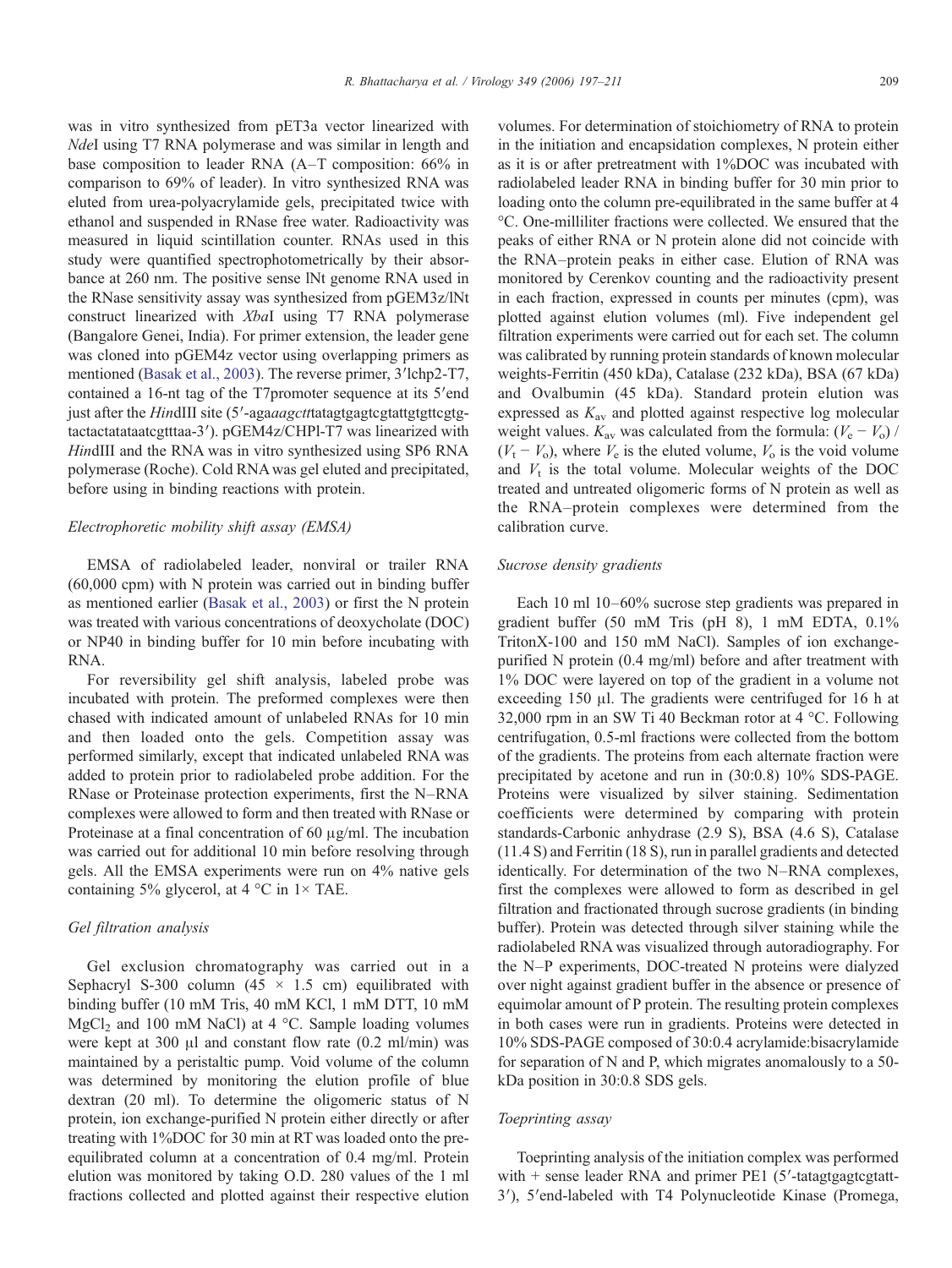<span id="page-13-0"></span>WI, USA) and  $\gamma$ -<sup>32</sup>P ATP (4500 Ci/mmol) according to the manufacturer's instructions. Reaction components were assembled in a similar manner to the gel shift assay with minor variations. Briefly, 0.2 μg of leader RNA was incubated in binding buffer with 1.5–2 μg of N protein or with 1% DOCtreated N at different concentrations  $(0.5-2 \mu g)$  for 30 min at 37 °C in a total volume of 10 μl. Incubation was continued at 65 °C for 5 min after addition of end-labeled PE1 (10 pmol). Initiation complex formation was analyzed by primer extension using MMuLV reverse transcriptase at 42 °C for 30 min. The cDNA products were mixed with denaturing dye (95% deionized formamide,  $0.025\%$  (w/v) bromophenol blue,  $0.025\%$  xylene cyanol, 5 mM EDTA and 0.025% SDS), boiled at 95 °C for 5 min and resolved through an 8% sequencing gel. The products were compared with the ladder generated on the leader RNA with the same primer. Sequencing reactions were carried out in a similar manner where only ddNTPs (Promega) instead of dNTPs were used on the leader RNA template.

#### RNase sensitivity assay

Leader and lNt RNAs, in vitro transcribed from pGEM3zCHPl and pGEM3z/lNt plasmids, respectively, were used as templates for encapsidation by N protein. RNA  $(5-7.5 \mu g)$  was used for encapsidation studies with 50–100 μg N protein. N protein used for this assay was incubated with 1%DOC and DOC was dialyzed out in the absence and presence of P protein as mentioned earlier. Preformed complexes were digested with RNaseA at a final concentration of 200 μg/ml for 15 min at 37 °C. The RNase reaction was quenched by adding Trypsin (100 μg/ml) and the digested products were extracted by phenol–chloroform and precipitated in 100% ethanol. After resuspension in RNase free water, the protected leader and lNt genome RNAs were viewed by ethidium bromide staining of 10%urea PAGE or 1% and 4% agarose gels, respectively.

#### Acknowledgments

RB acknowledges CSIR, Govt. of India, for providing Senior Research Fellowship. SB thanks Alexander Hoffmann, UCSD, USA for his support. We acknowledge Siddhartha Roy of the Indian Institute of Chemical Biology, India for discussions and critical comments; Rajarshi Ghosh, AECOM, USA and Arpita Bhattacharya, Calcutta University, India for critical reading of the manuscript. This work was supported by DST, Govt. of India.

## References

- Abraham, G., Banerjee, A.K., 1976. Sequential transcription of the genes of vesicular stomatitis virus. Proc. Natl. Acad. Sci. U.S.A. 73, 1504–1508.
- Arankalle, V.A., Shroti, S.P., Madhukar, W.A., Hanumaih, P.S., Dattatraya, M. A., Chandra, G., 2005. N and P gene-based analysis of Chandipura viruses, India. Emerging Infect. Dis. 11, 123–126.
- Banerjee, A.K., 1987. Transcription and replication of rhabdoviruses. Microbiol. Rev. 51, 66–87.
- Banerjee, A.K., Barik, S., 1992. Gene expression of vesicular stomatitis virus genome RNA. Virology 188, 417–428.
- Basak, S., Raha, T., Chattopadhyay, D., Majumder, A., Shaila, M.S., Chattopadhyay, D.J., 2003. Leader RNA binding ability of Chandipura virus P protein is regulated by its phosphorylation status: a possible role in genome transcription–replication switch. Virology 307, 372–385.
- Basak, S., Polley, S., Basu, M., Chattopadhyay, D., Roy, S., 2004. Monomer and dimer of Chandipura virus unphosphorylated P-protein binds leader RNA differently: implications for viral RNA synthesis. J. Mol. Biol. 339, 1089–1101.
- Bhatt, S., Rodrigues, F.M., 1967. Chandipura virus: a new arbovirus isolated from India from patients with febrile illness. Ind. J. Med. Res. 55, 1295–1305.
- Blumberg, B.M., Kolakofsky, D., 1981. Intracellular vesicular stomatitis virus leader RNAs are found in nucleocapsid structures. J. Virol. 40, 568–576.
- Blumberg, B.M., Leppert, M., Kolakofsky, D., 1981. Interaction of VSV leader RNA and nucleocapsid protein may control VSV genome replication. Cell 23, 837–845.
- Blumberg, B.M., Giorgi, C., Kolakofsky, D., 1983. N protein of vesicular stomatitis virus selectively encapsidates leader RNA in vitro. Cell 32, 559–567.
- Brown, F., Bishop, D.H., Crick, J., Francki, R.I., Holland, J.J., Hull, R., Johnson, K., Martelli, G., Murphy, F.A., Obijeski, J.F., Peters, D., Pringle, C. R., Reichmann, M.E., Schneider, L.G., Shope, R.E., Simpson, D.I., Summers, D.F., Wagner, R.R., 1979. Rhabdoviridae. Report of the Rhabdovirus Study Group, International Committee on Taxonomy of Viruses. Intervirology 12, 1–7.
- Chattopadhyay, D., Raha, T., Chattopadhyay, D.J., 1997. Single serine phosphorylation within the acidic domain of Chandipura virus P protein regulates the transcription in vitro. Virology 239, 11–21.
- Chuang, J.L., Perrault, J., 1997. Initiation of vesicular stomatitis virus mutant polR1 transcription internally at the N gene in vitro. J. Virol. 71, 1466–1475.
- Das, T., Banerjee, A.K., 1993. Expression of the vesicular stomatitis virus nucleocapsid protein gene in Escherichia coli: analysis of its biological activity in vitro. Virology 193, 340–347.
- Das, T., Chakraborti, B.K., Chattopadhyay, D., Banerjee, A.K., 1999. Carboxyterminal five amino acids of the nucleocapsid protein of vesicular stomatitis virus are required for encapsidation and replication of genome RNA. Virology 259, 219–227.
- Davis, N.L., Wertz, G.W., 1982. Synthesis of vesicular stomatitis virus negativestrand RNA in vitro: dependence on viral protein synthesis. J. Virol. 41, 821–832.
- Davis, N.L., Arnheiter, H., Wertz, G.W., 1986. Vesicular stomatitis virus N and NS proteins form multiple complexes. J. Virol. 59, 751–754.
- Green, T.J., Macpherson, S., Qiu, S., Lebowitz, J., Wertz, G.W., Luo, M., 2000. Study of the assembly of vesicular stomatitis virus N protein: role of the P protein. J. Virol. 74, 9515–9524.
- Gubbay, O., Curran, J., Kolakofsky, D., 2001. Sendai virus genome synthesis and assembly are coupled: a possible mechanism to promote viral RNA polymerase processivity. J. Gen. Virol. 82, 2895–2903.
- Gupta, A.K., Banerjee, A.K., 1997. Expression and purification of vesicular stomatitis virus N–P complex from Escherichia coli: role in genome RNA transcription and replication in vitro. J. Virol. 71, 4264–4271.
- Howard, M., Wertz, G., 1989. Vesicular stomatitis virus RNA replication: a role for the NS protein. J. Gen. Virol. 70, 2683–2694.
- Iseni, F., Barge, A., Baudin, F., Blondel, D., Ruigrok, R.W.H., 1998. Characterization of rabies virus nucleocapsids and recombinant nucleocapsid-like structures. J. Gen. Virol. 79, 2909–2919.
- Iseni, F., Florence, B., Blondel, D., Riogrok, R.W.H., 2000. Structure of the RNA inside the vesicular stomatitis virus nucleocapsid. RNA 6, 270–281.
- Iverson, I.E., Rose, J.K., 1981. Localized attenuation and discontinuous synthesis during vesicular stomatitis virus transcription. Cell 23, 477–484.
- Leppert, M., Rittenhouse, L., Perrault, J., Summers, D.F., Kolakofsky, D., 1979. Plus and minus strand leader RNAs in negative strand virus-infected cells. Cell 18, 735–747.
- Li, T., Pattnaik, A.K., 1997. Replication signals in the genome of vesicular stomatitis virus and its defective interfering particles: identification of a sequence element that enhances DI RNA replication. Virology 232, 248–259.
- Majumder, A., Basak, S., Raha, T., Chowdhury, S.P., Chattopadhyay, D., Roy,